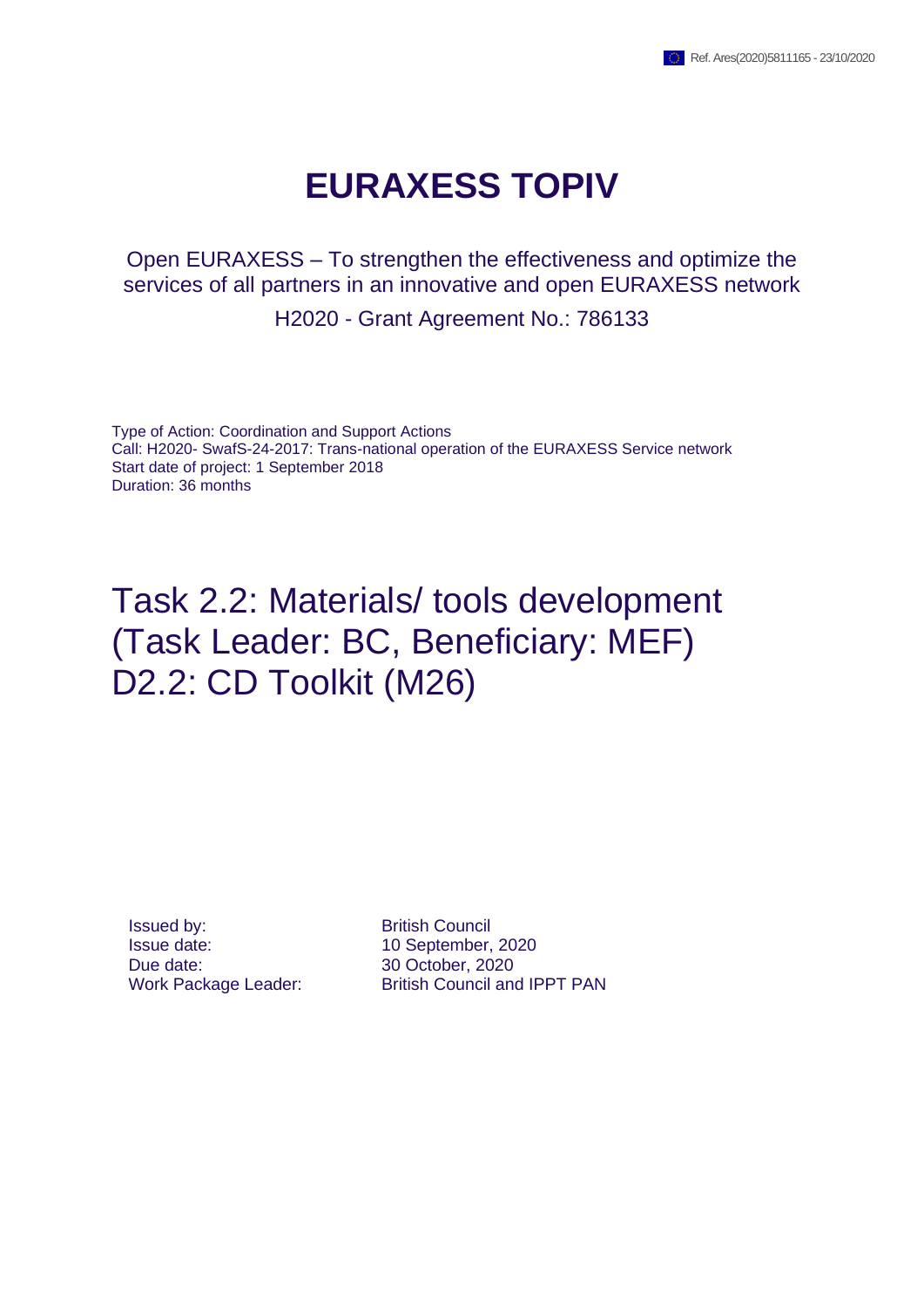| <b>Document History</b>  |                                                                                                                                                                            |  |  |  |  |
|--------------------------|----------------------------------------------------------------------------------------------------------------------------------------------------------------------------|--|--|--|--|
| (Revisions - Amendments) |                                                                                                                                                                            |  |  |  |  |
| Version and date         | Changes                                                                                                                                                                    |  |  |  |  |
| 10/09/2020               | Version 1.<br>First draft of the report was prepared, by using the results of the concept and<br>results analyses of TNA, Survey and of the feedback of the working group. |  |  |  |  |
| 21/10/2020               | Version 2.<br>The second draft included comments the team on the Toolkit from.                                                                                             |  |  |  |  |
| 30/10/2020               | Version 3.<br>The document completed with the final Toolkit upload on Euraxess Portal.                                                                                     |  |  |  |  |
| 30/11/2020               | Version 4.<br>Recommendations from the participants at the Workshop in November 2020.                                                                                      |  |  |  |  |

Prepared by Jonathan Shor, Euraxess Strategic Lead, British Council Contributor: Krassimira Tantcheva, Projects Manager, British Council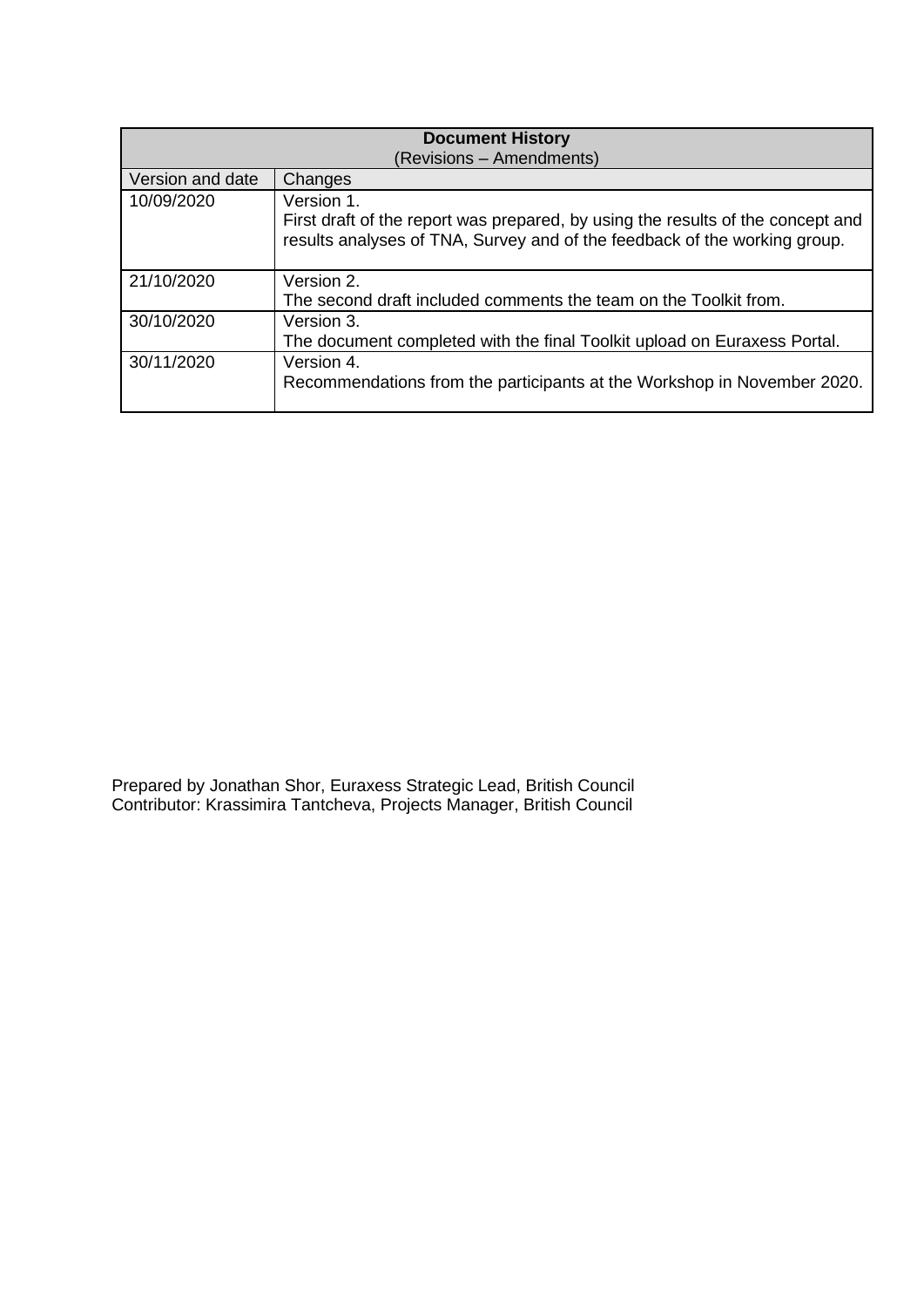# **Table of contents**

Executive Summary Introduction Access to Self-Service E-Tool (ASSET)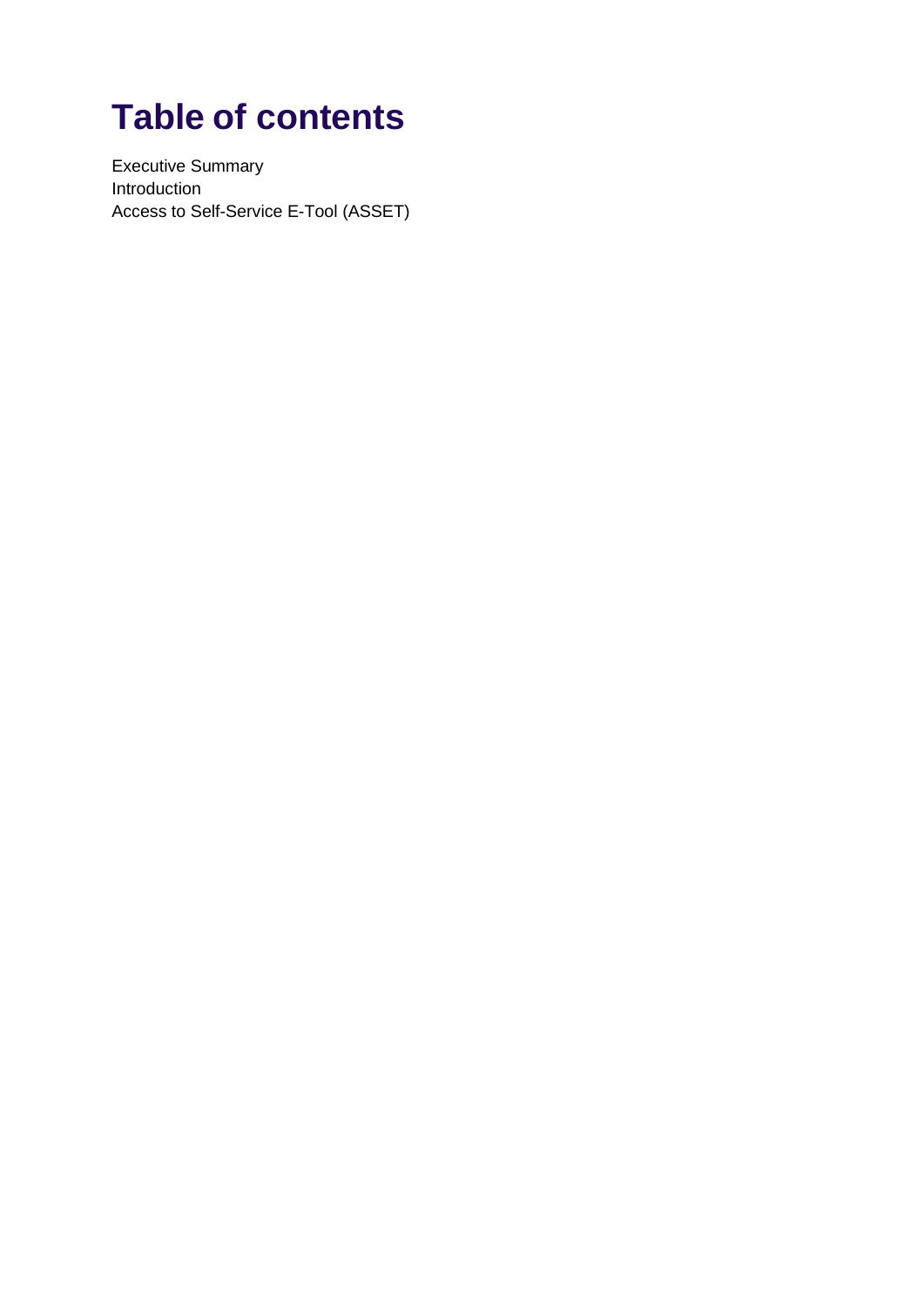## **Executive Summary**

Professional development for researchers is on the political agenda in many universities, funding bodies and governments. In the light of the great investments in researcher education and training across Europe, the researchers' career development aims to enhance the research intensity of counties' economies.

### **Introduction**

The ASSET Tool has been developed for EURAXESS support staff and member organisations under TOPIV to assist the establishment of more EURAXESS Career Development Centres (CDCs) and greater participation of European Research Area (ERA) researchers engaging in self-directed career development and planning. ASSET is a resource that provides tools and procedures to plan and begin CDC activities, guide researchers through self-assessment and career/development planning, and prepare researchers for career exploration, CV and interview training.

#### **ASSET**

The ASSET Tool addresses cross-network needs outlined in a training needs analysis (TNA) 2.1 Task report conducted and written by the Irish Universities Association (IUA) in 2019, taking into account recommendations from other relevant EURAXESS projects and the ongoing WP5 capacity building of the EURAXESS Network. The development of the ASSET Tool included consultation with stakeholders, presented project findings, and identified best practices.

The value of the tool lies in the ability of individual EURAXESS members to use a combination of the available resources in a way that is tailored to suit their local/national context. Emphasis is placed on accessible e-learning that is self-directed. These tools were chosen because they produce results, save time and resources, and support further development of policy recommendations.

#### **The ASSET Tool includes:**

- 1) Setting up a Career Development Centre
- 2) Self-Assessment, career orientation and Career Supports tools
- 3) Job Application and interview techniques

#### **The ASSET Tool:**

The development of the Tool included 3 phases:

Phase 1: Preparation of detailed structure of the Tool, within the following framework:

- 1. Introduction to Euraxess ASSET Tool: content and objectives
- 2. Topics of the ASSET Tool
	- a. Setting up a Career Development Centre
	- b. External Career Supports&Researcher Career Paths or Options
	- c. Job Search & Application, interview techniques
- 3. Terms of use, Contact details, Acknowledgements

Phase 2: Content development and script writing, including detailed descriptions, workshop templates and models, based on the course structure of the topics listed in point 2 and the Euraxess Training Materials available via the project's WP5.

Phase 3: Technical implementation of the ASSET Tool, audio, video, visuals, storyboard of the slides on screen with 3 sections: learning objectives, transcript and resources. The final product steamed via the British Council Vimeo account is part of the Euraxess tools sections and has been integrated within the TOPIII Researcher Development Toolkit, being reviewed and amended.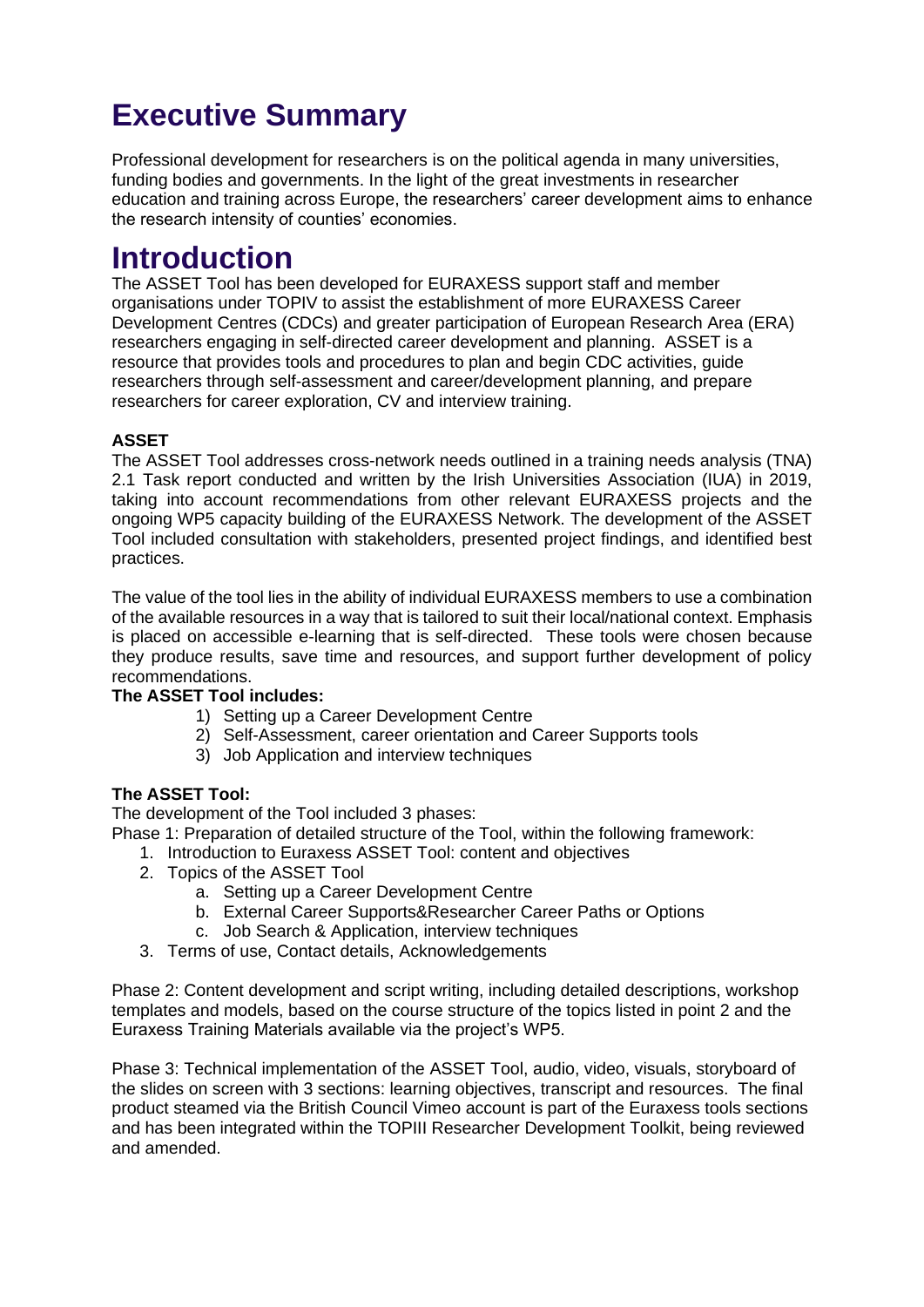The British Council subcontracted an external provider to support work on the task, with a special focus on the content, framework / easy to use model resources. The British Council participated in the development, amendment, and carried out a quality review of the existing materials and resources to be included in the ASSET Tool.

The Toolkit was developed in Vimeo and was transferred to the Euraxess website. The Vimeo stream was selected for the following reasons:

- 1) Vimeo streams video content very well. Their servers send the correct bitrate video to the correct device (PC, laptop, tablet, phone etc.).
- 2) CDN: Content Delivery Network: Vimeo has servers all over the world so they can automatically stream much quicker to any location than we can from a single server.
- 3) Customisation: The Vimeo interface can be easily customised.
- 4) There is no third party advertising involved.
- 5) The end screen can be customised so that when your video finishes you can decide what video will follow next. This can allow you to guide the viewer on to another specific video.
- 6) Captions can be enabled for videos at any time when in full screen.
- 7) Privacy: Video can be prevented from being downloaded and hidden from Vimeo (so it only shows on Euraxess site).
- 8) The video can be accessed across all platforms and devices.
- 9) Users can use the streaming service for all videos across websites.

#### **The Process**

The development of the ASSET Tool was based on the survey and follow up recommendations from Euraxess network workshops (Borovets Network wide training 2019), the TNA survey conducted as part of Task 2.1, desk research of policy recommendations of researchers' associations, and was built upon previous Euraxess projects. This ensured maximum cross-over to support complementarity of effort. The overall planned output was over-exceeded, the online product includes 30 resources, 40 min audio of which 25 min video. The functionalities of the ASSET Tool allow flexibility in terms of equality and diversity as the materials are voice-over and transcript, time constraints and level of expertise as users can move at their own pace, including an options that allows access to separate resources when and if needed.

Developing inclusive systems that enable gender equality is one of the topics in the Setting up career development centre section. The organisations need to assess and bring consistency to their provision to achieve gender equality. It is not a simple task; it requires a multi-tiered approach that can engender change at multiple levels and aspects. It is a journey and regular review; revision and innovation are required to address issued related to organisational culture, stereotypes and assumptions and professional development.

The challenge of updating the information has been also solved as there is an easy mechanism to add further materials or amend the ones in place as the network develops over time (links are embedded).

The content of the ASSET Tool has been very carefully studied and includes big volume of information of tools, resources and external documents and links, which have been structured to facilitate smooth navigation, quick access and clear sequence, additionally guided by video films with voice and subtitled text.

The ASSET Tool will be presented and tested at the November workshop and (to be reflected in the final version) to take more ideas for improvements. The feedback will be followed up and further amendments will be made.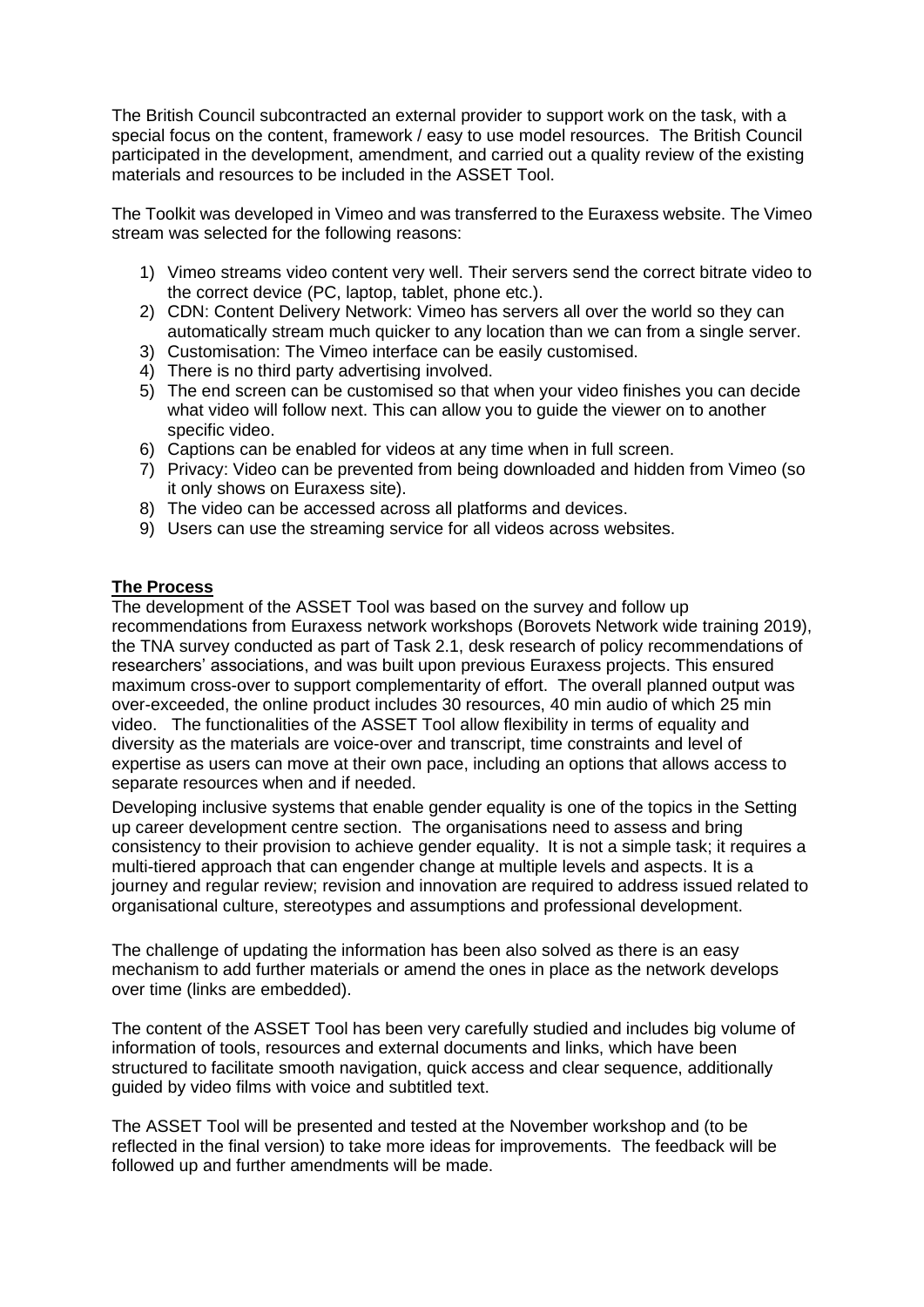The production process for the Tutorial included drafting a concept of story-boarding and script; identification and selection of visuals; and texts, templates and external links.

#### **Milestones**:

The external subcontractor provided the following Services and Deliverables to the British Council:

The Supplier was required to devise and develop the ASSET Tool, a web-based tutorial with voice-over targeted at future trainers of researchers under the [EURAXESS](https://euraxess.ec.europa.eu/) network.

- Deliverable 1: Script content: key sections, main text and external documents
- Deliverable 2: Design and layout
- Deliverable 3: First stage of production of the Tool: voice over, storyboard and design
- Deliverable 4: Final production of the Tool

The production process included the following inputs, coordinated and agreed in writing with the British Council in advance:

- Concept of the overall structure, design and content of the tool;
- Draft of the script and texts of the resources
- Proposal and selection of visuals
- Texts, templates and logos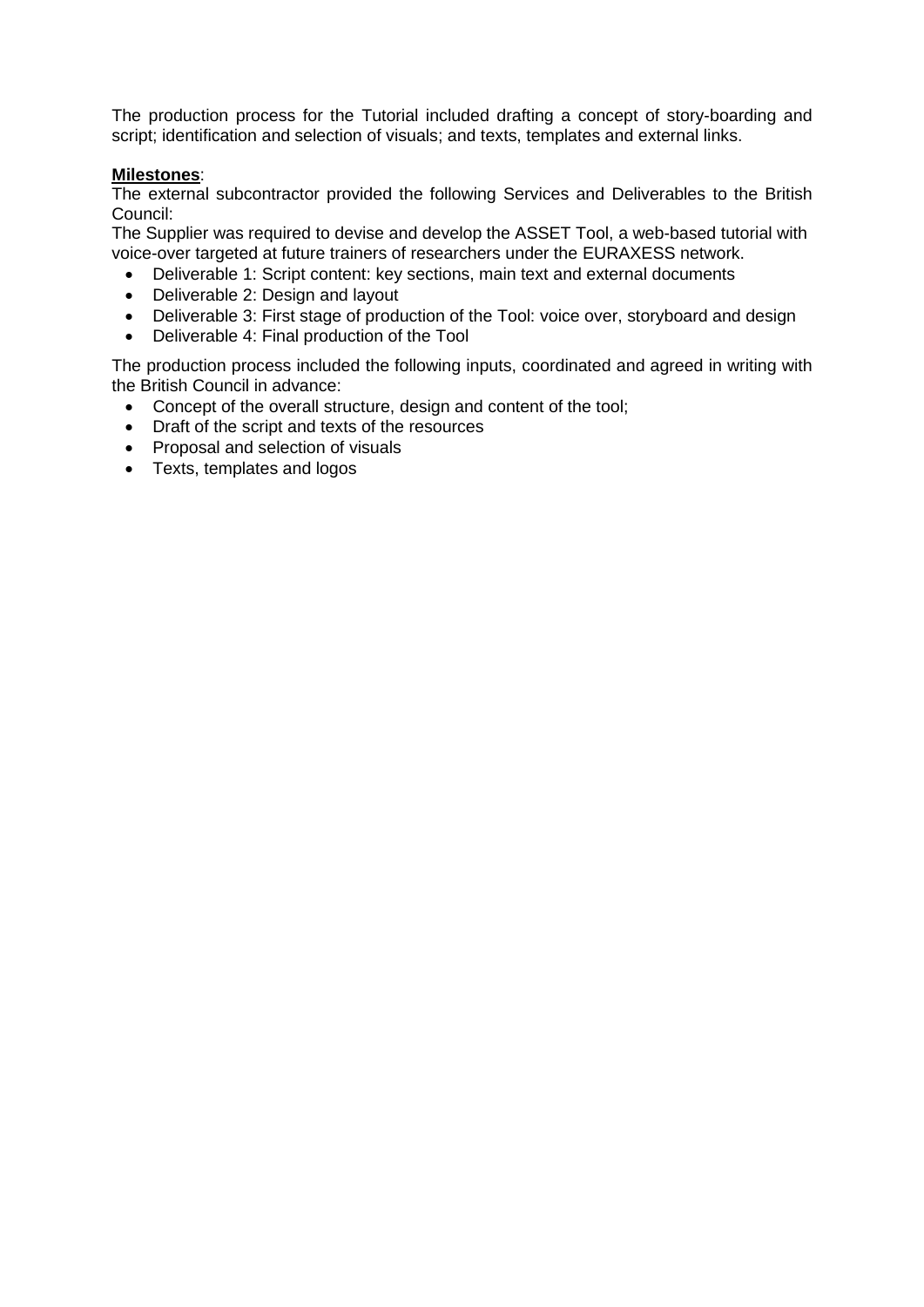## **EURAXESS ASSET**

## **(Access to Self-Service E-Tool)**



## **Script**

#### **Introduction / Objectives of the ASSET Tool**

Career planning, development and management have become increasingly important for researchers and their potential employers. To achieve the ambitious goals outlined by the European Commission regarding research and innovation, assisting the professional development of researchers has been identified as a topic of high priority for the future of the European economy, healthcare, food supplies and the welfare of the planet. Early stage researchers in Europe need professional advice and assistance when making career decisions. This is now widely agreed to be best practice right across the European Research Area (ERA) and EURAXESS strives to make researchers' career development as widely and inclusively available as possible.

Providing meaningful career and development supports to researchers places your institution on a level playing field with other organisations looking to attract research talent.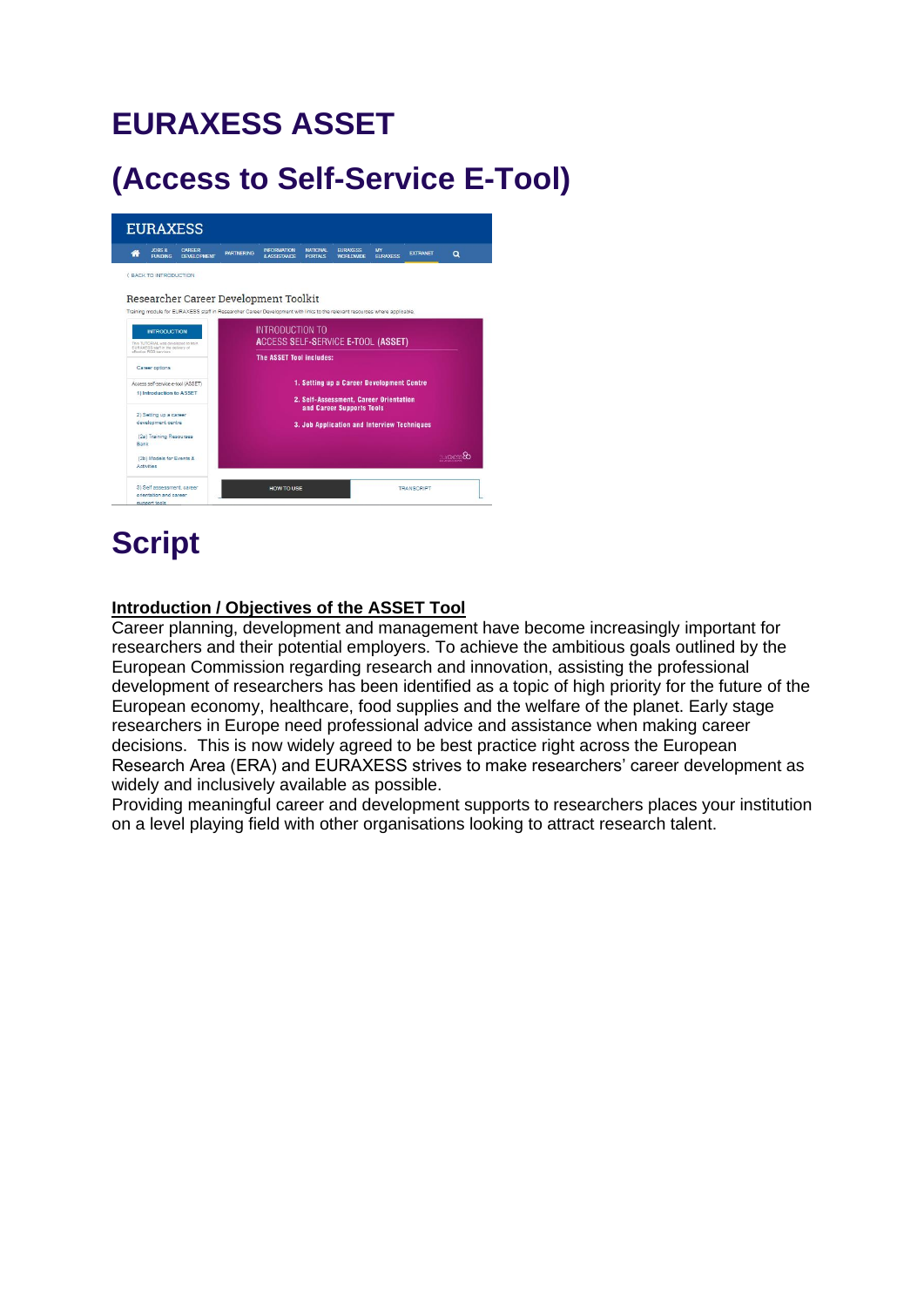### **Setting up Researchers' Career Development Centres**

#### **Learning outcome**

ASSET will enable participants to navigate a practical road map for setting up a CDC. Beginning with the basic practicalities, it will guide them through the development of strategy and analysis to identify issues and brainstorm ideas to overcome challenges.

It is designed to provide the participants with insights, understanding, tools and best practice examples of setting up a CDC and the key elements it involves - building a detailed plan with suggested timelines, roles, commitment and support from stakeholders. This will assist in identifying key audiences and setting the short term and long-term desired outcomes.

Providing meaningful career and development supports to researchers places your institution on a level playing field with other organisations looking to attract research talent.

EURAXESS Career Development Centres (CDC's) exist in many shapes and sizes. Some have been set up as well-resourced offices with a handful of staff while others have been set up by one person with just a desk and computer. CDC's have been set up with little or no funding while others have begun with a business plan and even a bank loan! Later we will show you the three levels of EURAXES services but whatever type of CDC you set up the EURAXESS Network will be available to provide you with experienced advice and collegiality, in addition to online tools and supports to get you operational as soon as possible.

- 1. Why Career Development Centres are needed.
- 2. Starting up your CDC.
- 3. Your services, audiences and stakeholders.
- 4. Development of strategy to set up your CDC.
- 5. Scaling up your services and competencies.
- 6. Recommendations for awareness activities.
- 7. Your key service, working with researchers.
- 8. Mainstreaming gender at CDCs.
- 9. Support from the Network, EURAXESS online tools and resources.

### **1. So why are CDC's needed and how can you help us?**

There are many reasons and examples. These include:

EURAXESS Career Development Centres serve the needs of researchers (and other stakeholders) to plan their development and to support researchers in finding their appropriate career path. This is intended to keep more post docs in research and other related fields, utilising their competencies and considerable education.

To co-ordinate the career development and networking activities of all CDC stakeholders and to assist PhDs to navigate their postdoctoral career path with a view to helping each researcher to maximise their potential.

We want to have a one-stop location where researchers can access all career and professional development supports and information.

The CDC may also be a collaborative tool between your institution and surrounding society/industry. Local business and industry can benefit from working with your researchers, stimulating innovation. Regular targeted outreach activities inform all possible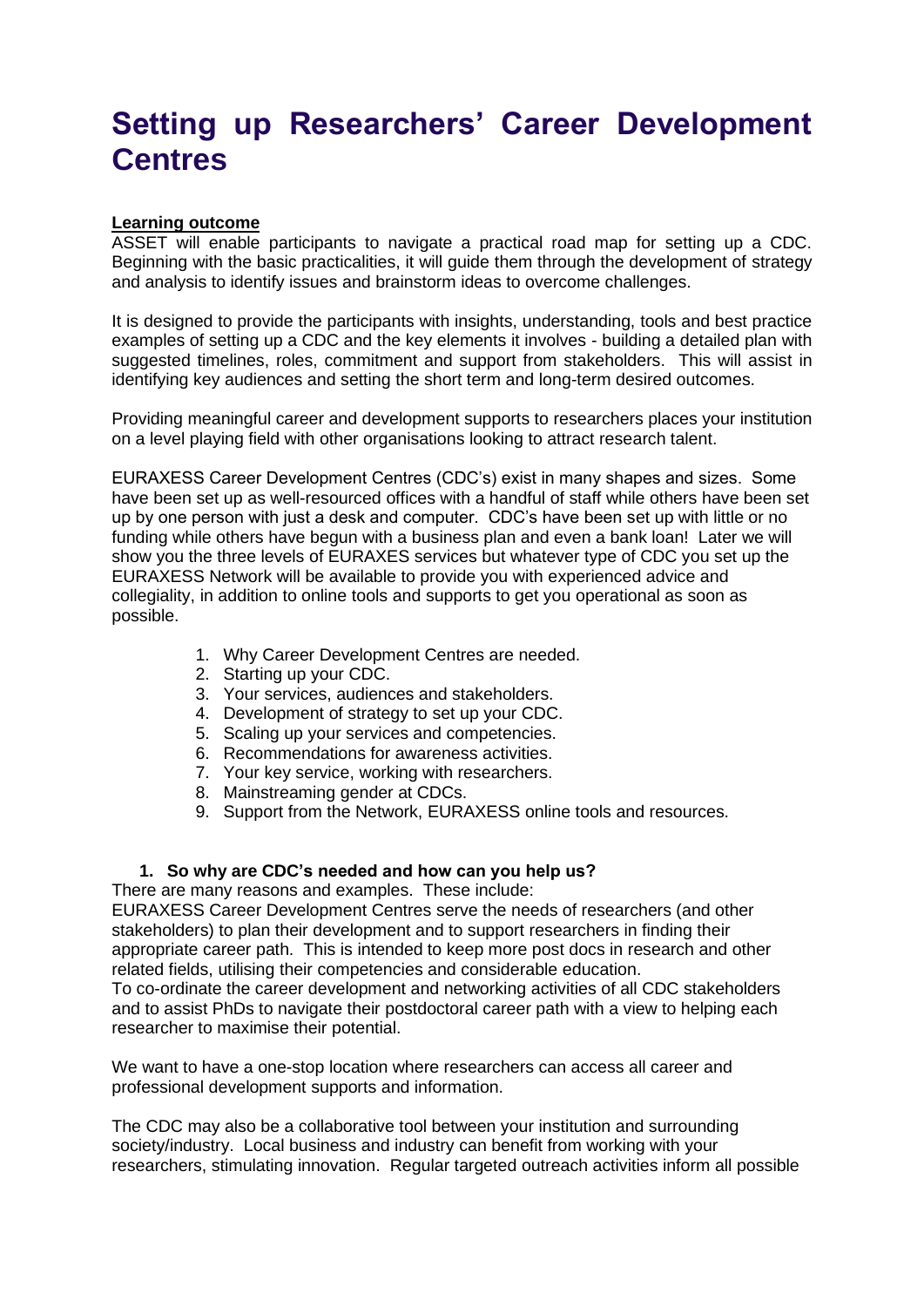stakeholders of the benefits of research projects while possibly influencing the next generation of scientists.

Assist your institution to advocate, to attract, engage and retain female/parent researchers and to handle legal/mobility issues with non-EU researchers.

Remove any obstacles unique to female researchers that inhibit their access to CDC services or their involvement in Career Development activities and opportunities.

#### **2. STARTING UP**

Generally, we refer to all EURAXESS Development Centres as CDCs but, to be precise, there are three levels of the EURAXESS service model. This is to promote steady, progressive development of each centre's service offerings. The development plan for your CDC can be incremental, adding services, step by step, over time as resources become available.

When it comes to funding, Digital or Virtual CDCs (Level 1), offering only online services, require little or no funding. However, the establishment of a physical centre with personal services is dependent on some funding. Some regions have limited resources that do not allow them to deliver advanced career development support and some advanced services, such as coaching, can be expensive.

Lack of initial support from your institution may be a problem. Many academic institutions are reluctant to fund career services, and particularly those career services that support career development beyond academia. Of course, in most cases this can be attributed to real budgetary constraints.

The early steps explained in the ASSET tool will allow you to begin Career Development activities, develop your CDC and work with your BHO (Bridgehead Organisation) on further development. BHOs act as co-ordinators of the Network at a national level and liaise with the EC, national governments and other organisations with you and on your behalf.

You can register as a CDC on the EURAXESS website. In the Tools & Resources section below you will find a link to a video guide to registering.

The website contains information on training resources, interacting with industry, thousands of vacancies and fellowships from more than 40 European countries and other regions around the world.

There is also information on funding, collaboration and organisations looking for specific skill sets and partners. All of the different national portals and EURAXESS support centres can be found on the website. Of course, the website also contains the EURAXESS Network's extranet which is the main method of internal communications.

The extranet hosts all membership profiles and EURAXESS news. There you will also find an events calendar, library of resources, tools and research reports.

As mentioned earlier, the three designated 'levels', based on the range of services offered, of the EURAXESS career development service model represent status as either a:

- Career Development Platform (CDP, Level 1, providing an e-platform, awareness activities, links to existing tools & resources).
- Career Development Service (CDS, Level 2, also providing researcher case studies/testimonials, gap and training needs analysis) and,
- Career Development Centre (CDC, Level 3, providing career coaching and guidance).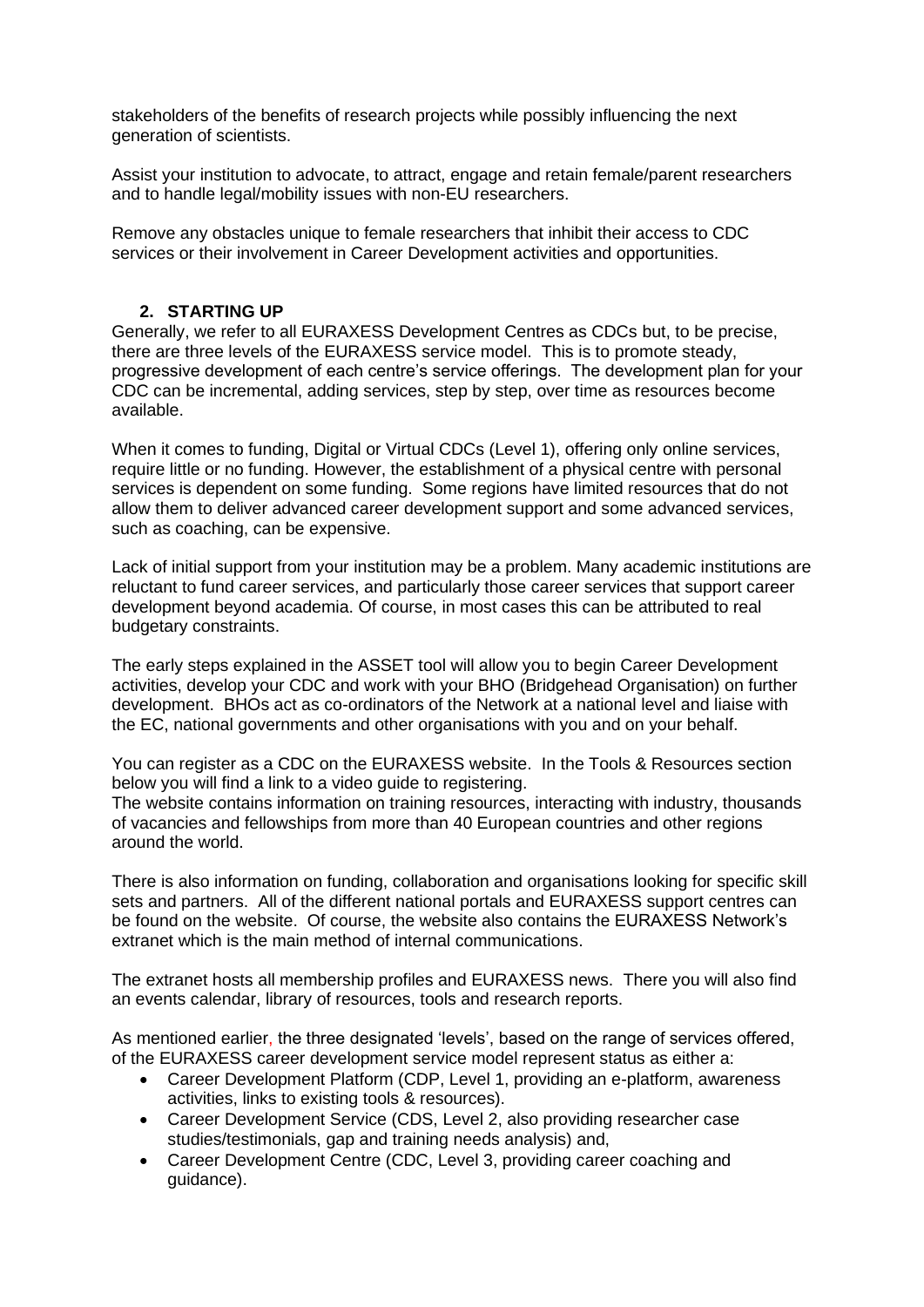Current available EURAXESS online tools, when utilised, will raise all new CDC's automatically to Level 2, Career Development Service.

#### **3. Your Services, Audiences & Stakeholders**

#### **Preparation/Planning**

Determining the Target Stakeholders & Audiences' Motivations Exercise: What we can do and what we need from each other?

Your planning will depend a great deal on two considerations, the services you wish to offer to your researchers and the different stakeholders/audiences that you will need for engagement, support and collaboration. These next two sections will inform your planning exercise. The first exercise is to determine the different motivations and needs of your various stakeholders and audiences. Follow the guidance detailed under the Resources tab below this video:

#### **What services do we need to offer?**

In addition to providing you with ongoing training to increase your capabilities, the EURAXESS Network exists to support you to develop researchers' careers and mobility. We understand that most CDC's begin with small steps and very limited resources. The Network will depend on your active involvement and feedback to further improve the supports that we can offer. From the very beginning, of course, your key service will be working directly with researchers to plan their development and career paths. As you scale up your services and resources over time you will eventually attain the level of a full service Career Development Centre (Level 3). The services will include:

Workshops/Training events/Webinars E-platform with useful information Learning resources Self-assessment tools Raise researcher awareness of the importance of skills development Encourage industry involvement/input in workshops and resource development

Networking training & events Peer-to-peer exchange of good practices Support and advice from centres of excellence Access to an extensive network of employers & employees Initiating & advocating for new EU policies (ie policy recommendations & associated materials)

Enable EU policy to be implemented – Putting policy into practice Industry secondments. Introducing industry and society to the benefits of working with researchers. Offer all other available career developmentrelated experiences EURAXESS support staff training events and seminars

#### **Research what existing EURAXESS online tools & resources can fill a need for CDC activity.**

In the "Tools & Resources" tab (below this video) you will find a list of relevant EURAXESS Good Practices, links to Online Tools and other related links.

#### **Identify your audience and stakeholders: Who do we want to influence and collaborate with?**

As already mentioned, the CDC will have different audiences and stakeholders that you will need for engagement, support and collaboration. These groups will also be the focus of your different awareness activities.

They include: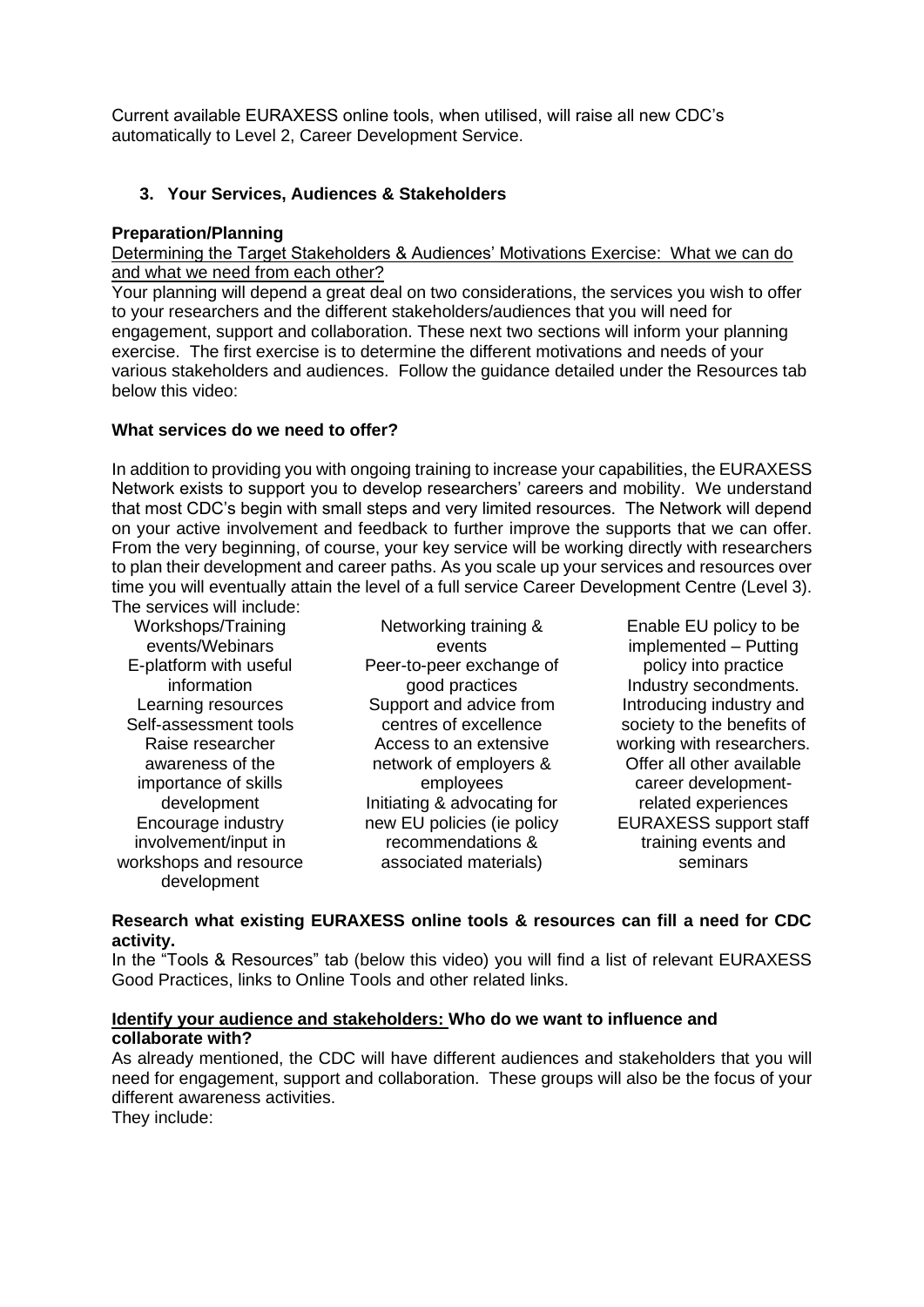

- Students
- Graduates
- PhD students
- Post docs
- Early career researchers
- Researchers
- Research spouses/partners
- Research staff
- Academic staff
- Supervisors
- Professors
- Human Resources
- Potential research employers in all sectors
- Your own institution
- Other CDC's
- Other Higher Education institutions
- The EURAXESS network
- Local & national government
- Policy makers
- Your financial institution

This information will assist you to complete your Motivations and Opportunity canvas exercises discussed next.

**4. Development of a strategy to set up your CDC: Opportunity canvas exercise (a template and example is available in the Tools & Resources section)**

The Opportunity Canvas exercise provides an easy-to-use **[template](https://drive.google.com/file/d/1Km2_d2Njf7KrT9JF8BuBNm0nhxQeYzUL/view?usp=sharing)** that allows you to itemise and sequence all necessary activities as itemised below:

- Strategy. Discuss the current situation, identify issues and suggest an action plan with short, medium- and long-term goals.
- What resources will you need to address all aspects of Researcher Career Development? (Material, time, ideas, communication, partners, etc.)
- List all audience and stakeholders who will benefit from CDC services and their needs
- Describe what you wish to achieve and what activities you wish to bring to your stakeholders (we discussed Services earlier)
- Think about the practical needs for your planned activities, communications, and relationships.
- Initial primary discussions with your institution should be taken with all relevant bodies, offices and stakeholders. Get as much political buy-in as possible.
- Utilise internal resources fully: Develop closer links with HR & all faculty research departments, colleagues from different disciplines, doctoral schools, technology transfer office & incubators.
- What is the internal context of the institution? How can the CDC fit into the overall institutional strategy?
- Include the key actions required for successful implementation of your plan.
- Identify the key external partners needed for your activities and what actions are supported by them.
- What is the external environment? (economic, local/regional industry)
- Promote mutual benefits. Always consider the needs of your potential partners/collaborators.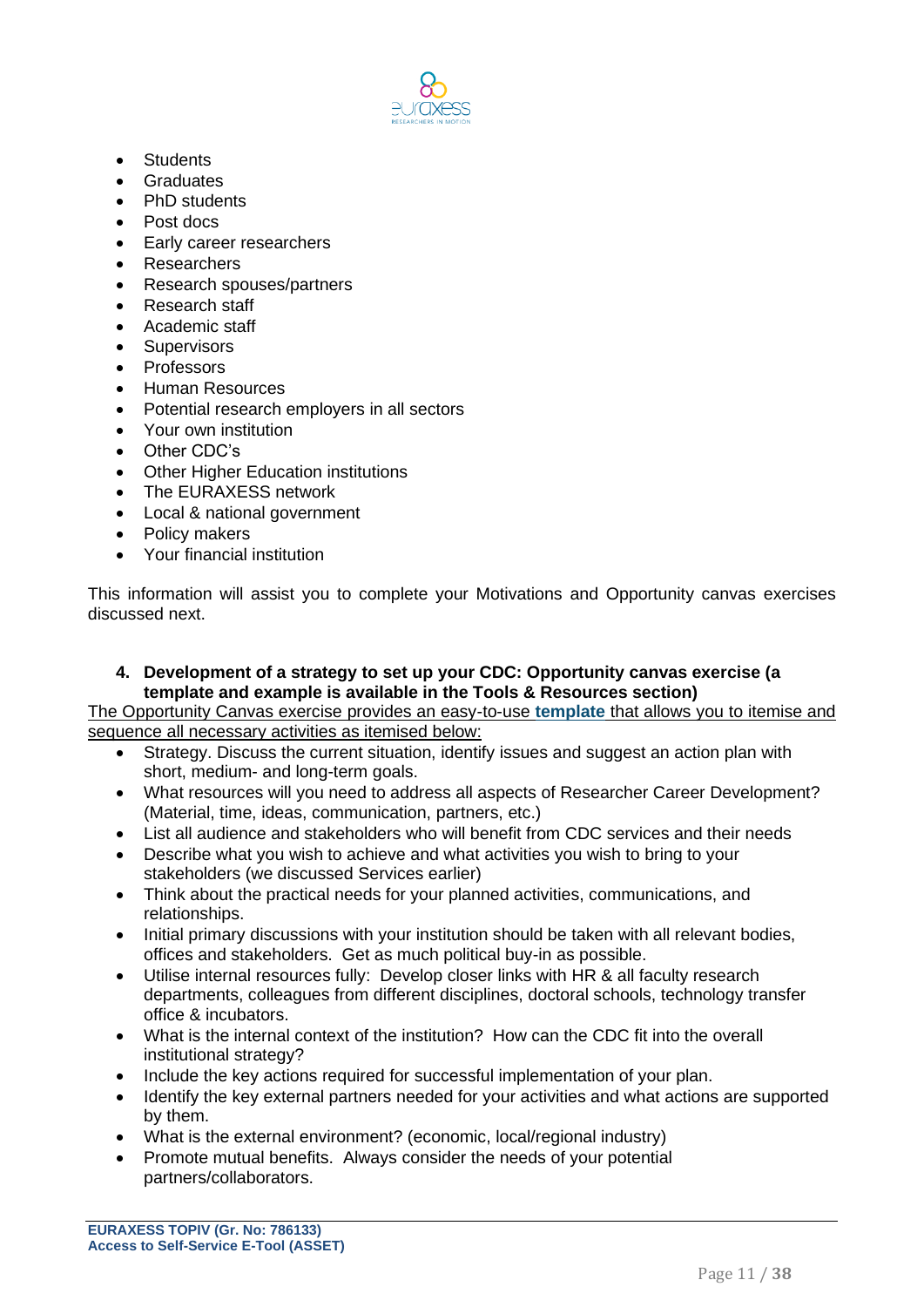

• If you intend to develop a close working relationship with industry it might be a good idea to develop a business plan.

#### **5. Scaling up your services and competencies.**

Here are some of the activities that your CDC can engage in:

- Organising and taking part in "Train-the-Trainer" events through the Network to encourage development of support staff competencies and knowledge.
- Become familiar with all EURAXESS self-training guides and resources. Acquire skills in delivering training as this makes your training programmes more effective.
- Deliver training on an ongoing and regular basis. This maintains high visibility for the CDC.
- Provide adequate and well-rounded career-related advice to all researchers.
- Assemble information on available tools and resources so that your researchers have the best available support.
- Provide Dual Career information & supports. For many researchers this issue is a mobility inhibitor.
- The CDC should seek to influence the agenda and co-ordinate support for researchers' career development. Work in co-operation with others at our institutions and be aware of what we expect from them.
- Develop and maintain a knowledge bank of mobile researchers. Local government may then decide on how to use them as experts or as advisers for information-based and independent decisions. Identify areas of key priorities for local government and work on joint programmes.
- Improve communications with your institutions' decision makers, establishing an important and valued role for the CDC as a thought leader and influencer in how your institution approaches career development issues.
- Update your knowledge and understanding of industry drivers. This allows you to better prepare your researchers for life beyond academia. The best way to do this is to meet and interact with industry actors on a regular basis.

Working with local government and industry can help to promote EURAXESS activities and, whenever possible, involve them in participating and organising special events for researchers. This will establish closer connections between your students/researchers and potential employers in society/business/industry or environmental sectors.

Promote information on how local business, industry and greater society can benefit from engaging with your researchers and the added value that they can offer. Attracting, engaging and retaining researchers to come and work in your region opens more opportunities through cooperative/responsive innovation and contributes to its future success.

#### **Recommendations for Awareness Activities to support the development of your CDC**

The Euraxess CDC should aim to build and enhance EURAXESS' reputation amongst all stakeholders. The CDC can decide on a reviewable strategy to be visible and discoverable to all target audiences/stakeholders.

Plan a strategy to:

- Build an online presence. The CDC should promote awareness of the existing Euraxess Career Development online tools (including information about funding and career opportunities).
- Provide easily accessible and up-to-date information on all EURAXESS Centre websites to fully educate researchers, academia and industry on the importance of researcher career development and the mission, role and supports provided by EURAXESS Career Development Services.
- Include EURAXESS Career development promotional material in a newsletter and on social media (Facebook, Twitter, LinkedIn etc.)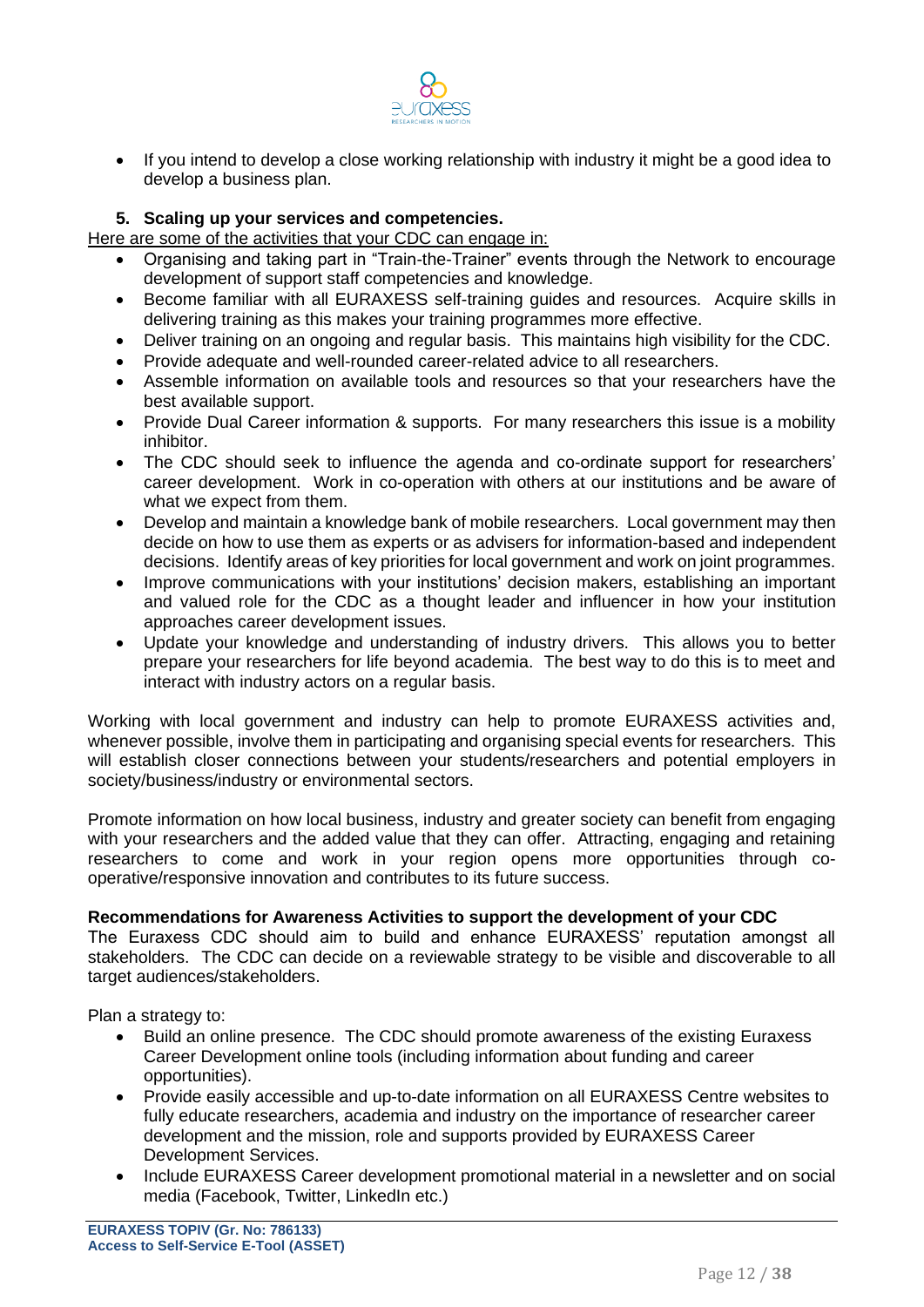

- Engage regularly with all relevant academic and non-academic stakeholders. Identify and meet with key potential collaborators and build sustainable relationships based on mutual goals.
- Attend national / international trade shows and researcher career development events and the distribution of promotional materials at such events
- Have meaningful involvement in researcher career events held within the academic and non-academic institutions of the researchers that your CDC supports
- Invite researchers to talk about their personal career development journey during events organised by EURAXESS or making their individual stories available on the national EURAXESS portals.

#### **6. Key Service, Working With Your Researchers**

#### Getting "buy-in" from researchers. How to maximise face-to-face researcher engagement at the CDC.

Have a one-to-one conversation on career development the day you meet incoming researchers. Have a positive conversation about their new experiences and their planned next career/development steps. It is important to plant this thought early with researchers and the understanding that their current location is not their final destination but a place that will provide them with support and opportunities to take their individual skill set to a destination that they will decide for themselves.

The first step is to provide researchers with realistic expectations regarding their careers, particularly regarding careers in academia. The majority of researchers who approach a CDC generally fall into one of three categories:

Those who know exactly which career path they wish to follow and are happy with their choice. They merely seek specific information on training / funding / employment opportunities etc. This is a small minority.

Those who believe that they know which career path they wish to follow but are unprepared in terms of information, details and training needs.

Those who are unsure what to do next, assuming the next step in their careers will follow naturally, or those who have not really given thought to the matter.

The first group usually just requires specific information or training to assist them on their path. The second and third groups, i.e., the majority of researchers, need to develop a career / development plan. The CDC should provide guidance to determine the development needs of the individual researchers.

#### How to maximise and blend online and face-to-face researcher engagement.

EURAXESS can offer every researcher an online Personal Assessment that is both unique and private to them only and free to use. All that's required is an email address. The assessment results are very helpful, informative and indicative of the types of training and career choices that the researcher can pursue.

The researcher can use the results to develop their career/development plan and choose their goals.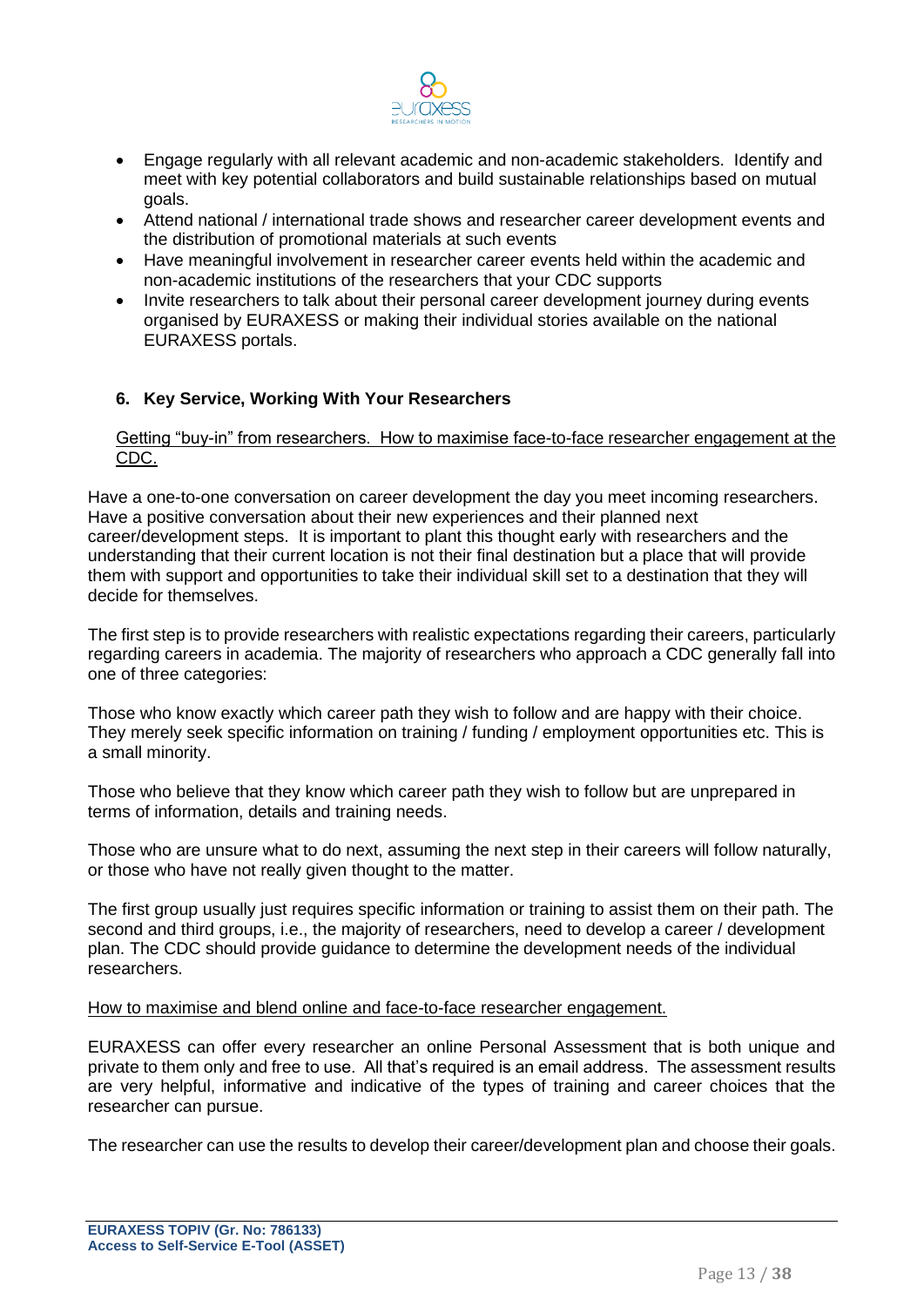

At this point, ideally, the CDC could provide coaching/guidance to help the researcher to organise, detail and reality test their goals and plans. The researcher should now have the ability to make well informed decisions regarding their professional development and career options.

#### **7. Mainstreaming gender at CDCs**

CDCs can plan to deliver practical gender-related solutions that are easily accessed. The intention is to mainstream these policies in order to attract, engage and retain parent researchers. Seeking collaboration/co-operation with local authorities and other stakeholders who should be interested in spreading best practices will expand the number of options available to CDC users.

The following points can be used to explore ways of promoting and embedding gender equality and diversity in the CDCs practices and activities. Gender equality in practice offers equal rights and entitlements to all researchers. This means that each individual researcher's rights, responsibilities and opportunities are not dependent on their gender.

Equal opportunity policies should not depend on whether the role is a full-time or part-time position, or if an applicant is currently working in a part-time position. Other factors that must not be allowed to block opportunities are if an applicant is a primary care provider, primary earner, their age, stage of career, size of the institution, city, company or present remuneration / salary.

HR policies at industry / academic institutions are grouped into three elements: 1) Family and worklife balance; 2) Fulfilment at work, teamwork, open and transparent evaluation and recognition processes and, 3) Inclusive culture.

We have the following suggestions for each element:

- 1. Work-life balance / supporting children / families' policies:
	- a) Specific leave for parents and carers. It is important to take into consideration the number and age of children.
		- Adoption Leave
		- Maternity Leave
		- Paternity Leave
		- Parental Leave
		- Shared Parental Leave
		- Time Off to Care for Dependents
	- b) Contracts, expenses and vouchers
		- Childcare Vouchers financial contribution to childcare (possible collaboration with the local municipality)
		- Travel expenses for childcare
		- Parents' contracts
	- c) Childcare arrangements
		- Work from home during school holidays, parents' meetings, flexibility to work from home, family day
- 2. Career Opportunities and Performance evaluation
	- Mentoring and coaching programme
	- Networking opportunities
	- Open, transparent process of quarter / mid-year and end of year performance reviews, recognition and feedback, regular one to one meetings, set of clear objectives and expectations
	- Equal opportunity for learning, training and development
	- Open communication about career paths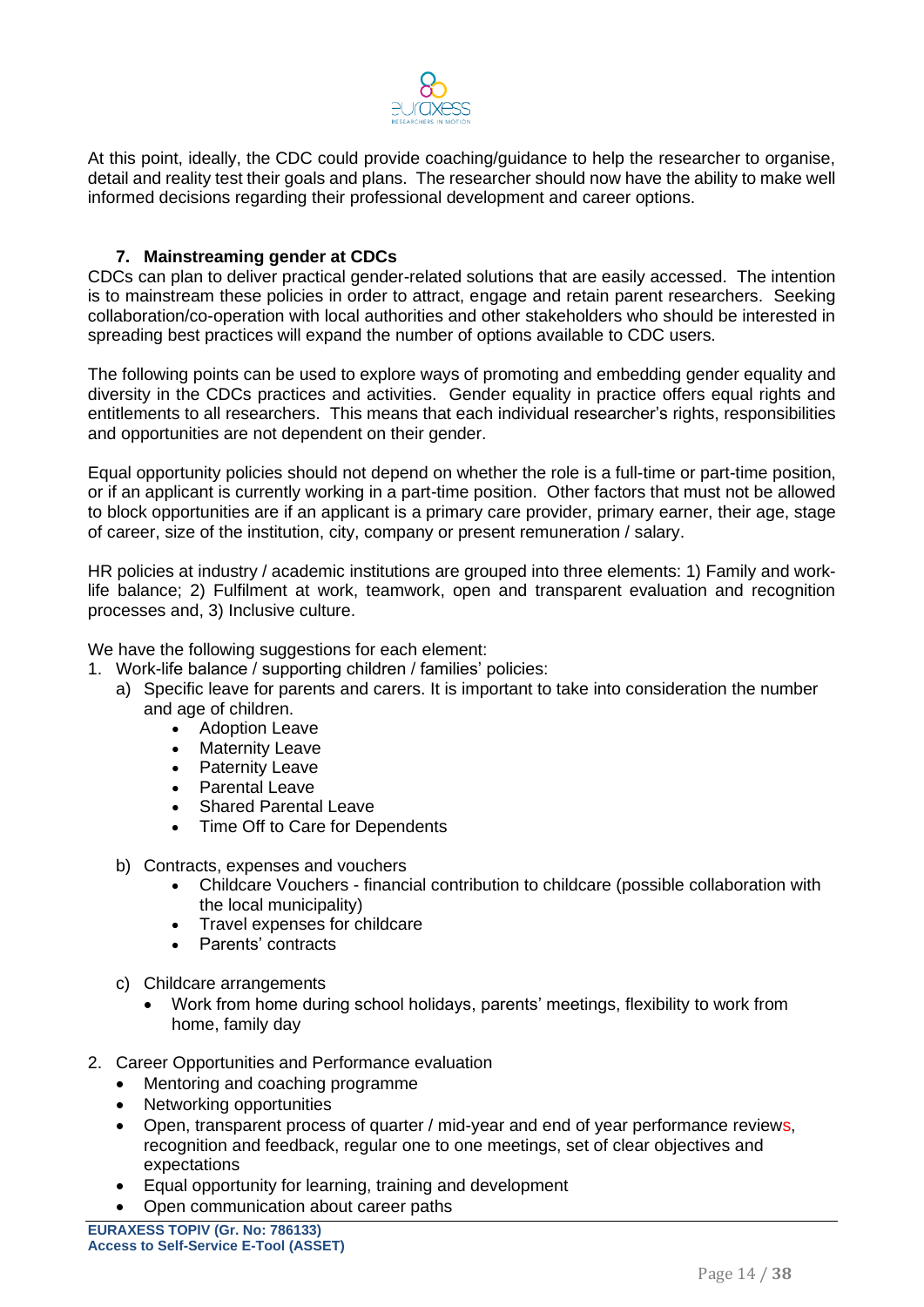

- 3. HR initiatives to create inclusive environment and culture:
	- Gender training that aims to provide a basic understanding of definitions, blockers and boosters.
	- Effective management of gender: Leadership, teamwork and effective communication training which aims to:
		- Realise that equality needn't mean 'the same'. Equality of opportunity means that you can do *different* things with that opportunity.
		- Recognise that in a good partnership, each partner gains from accepting the other's ideas and creativity.
		- Create a culture of taking ownership of decisions, empowering people to think things through and take initiative on their own.
		- When you promote a better understanding between people who seem quite different, whoever they are, you actually find that they're not so different after all.
		- Make it clear that when people always have others to represent them, they will never be empowered to represent themselves.

#### **8. Quantifying Your Services**

Utilise the EURAXESS CDC Training Needs Analysis (TNA). It is designed to allow all EURAXESS centres to evaluate the Career Development (CD) services that they offer using the specifically designed EURAXESS REFLEX app. In the Tools and resources section below this video you find the links to the REFLEX app tutorial video and the EURAXESS TNA.

The singular and common gaps identified in the TNAs across the entire network will inform the further development of materials and tools in the future and raise possibilities/opportunities for peer-to-peer co-operation and resource sharing/development.

#### **9. Support from the Network, EURAXESS online tools & resources**

As EURAXESS support staff you will also find plenty of information on organising training and other events in addition to networking your service centre in the EURAXESS Researchers' Online Career Development Training Toolkit.

- Whenever possible get involved and support the growth and development of your national network and awareness of EURAXESS CDC services.
- The EURAXESS network organises national and international training events in addition to conferences and seminars. Get involved whenever possible.
- You can also arrange "Career Days" and submit proposals for funding from a number of sources.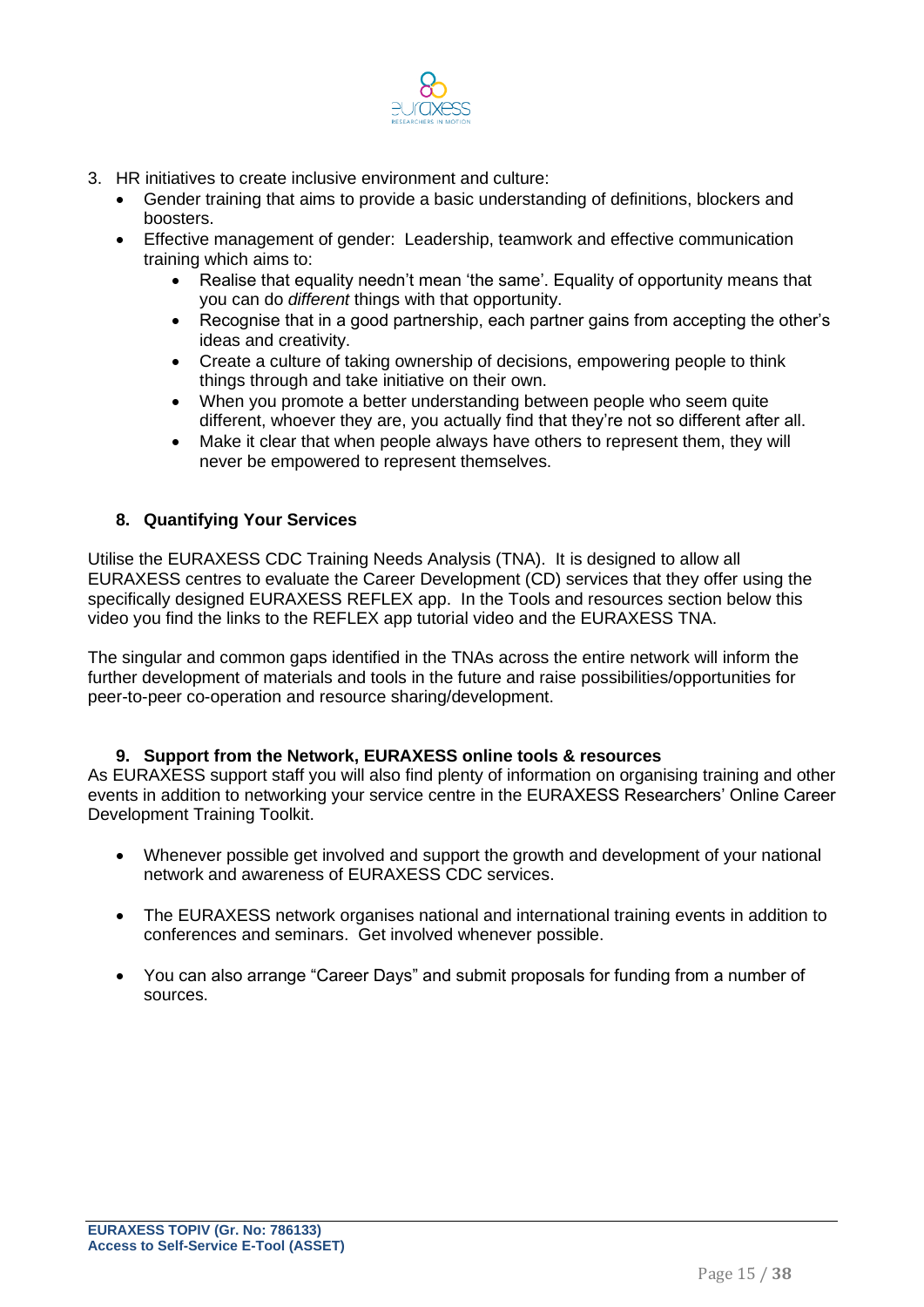

### **Tools & Resources**

#### **Quantifying Your Services**

- o Utilise the EURAXESS CDC Training Needs Analysis (TNA). It is designed to allow all EURAXESS centres to evaluate the Career Development (CD) services that they offer using the specifically designed EURAXESS REFLEX app. In the Tools and resources section below this video you find the links to the REFLEX app tutorial video and the EURAXESS TNA.
- o The singular and common gaps identified in the TNAs across the entire network will inform the further development of materials and tools in the future and raise possibilities/opportunities for peer-to-peer co-operation and resource sharing/development.

#### **Support from the Network, EURAXESS online tools & resources**

As EURAXESS support staff you will also find plenty of information on organising training and other events in addition to networking your service centre in the EURAXESS Researchers' Online Career Development Training Toolkit.

- Whenever possible get involved and support the growth and development of your national network and awareness of EURAXESS CDC services.
- The EURAXESS network organises national and international training events in addition to conferences and seminars. Get involved whenever possible.
- You can also arrange "Career Days" and submit proposals for funding from a number of sources.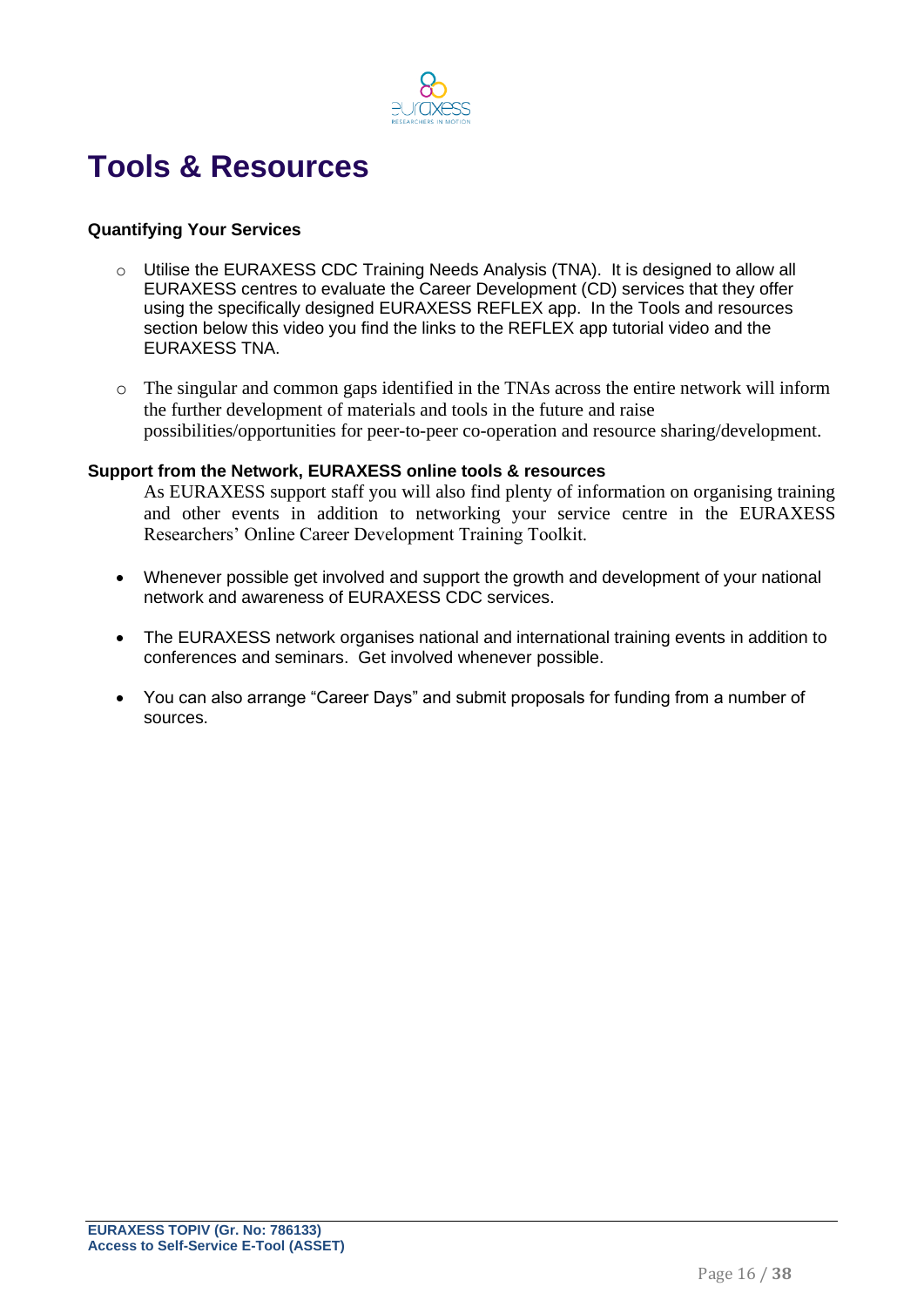

## **Job Application, Interview Techniques & Competencies**

**Learning Objectives:** That EURAXESS support staff have a good understanding of CV structure and the purpose of all information included. The promotion of job application, CV writing and interview competencies to a high competitive standard across EURAXESS CDCs. CDC personnel should also be professionally familiar with job interview preparation, interview techniques, formats and types of questions.

**Desired Outcomes:** All CDC's can offer relevant information and training around the topics of Job Application, Interview Techniques & Competencies.

#### **CV and Job Interview Skills**

CV and interview skills are essentially a collection of competencies that emphasis attention to detail and progressive, complimentary steps. The main purpose of your CV should be to secure a specific job interview for you.

#### **Your CV**

While almost everybody will have an up to date CV available there is really no such thing as your "standard" CV. Every CV needs to be tailored specifically for the role/position that you are applying for, especially if you are applying for a role that is part of your career/development plan.

It is likely that your CV will be just one of many applying for a particular role. More job applications are eliminated at the CV early "sifting" stage than at any other. Large pharmaceutical and IT corporations, for example, receive numerous applications for most advertised roles. When sifting through the applications for the first time they would probably spend no more than 5 seconds on each "first look" at a CV. For this reason, you need to have the most important information about you and your role-matching skills in a prominent, visible position.

#### **The Role Description and Required Skills**

The first thing to understand is what and who the employer is looking for. The actual job advertisement will usually provide an excellent role description or guideline. The skills/competencies and role profile contained in the job advertisement can be compared against the skills list you will have compiled during your own skills audit.

The first item on a CV is your relevant contact information. This usually consists of your name, address, telephone number, and email address. Immediately beneath this you will need to include a short personal profile. This is a very similar (but shortened) version of your "elevator pitch" that perhaps you are familiar with from networking training. It should be a short, concise paragraph outlining your personal & professional characteristics in addition to your goals/ambitions. Look to include key words that may have been in the role description. Your personal profile is an opportunity for you to define yourself to an organisation that you wish to work for.

The next information on your CV will be your skills. The first, and most prominent, skills that you list should be your skills that are the closest to matching the required skills listed in the role description. Of course, you will have read the role description and company information carefully before beginning to write your CV. So let's look at a sample job notice.

The Role: (descriptive words taken from sample job advert). What competencies, knowledge and experiences do you have that are applicable? Make sure you highlight these in your personal profile and your employment/education history.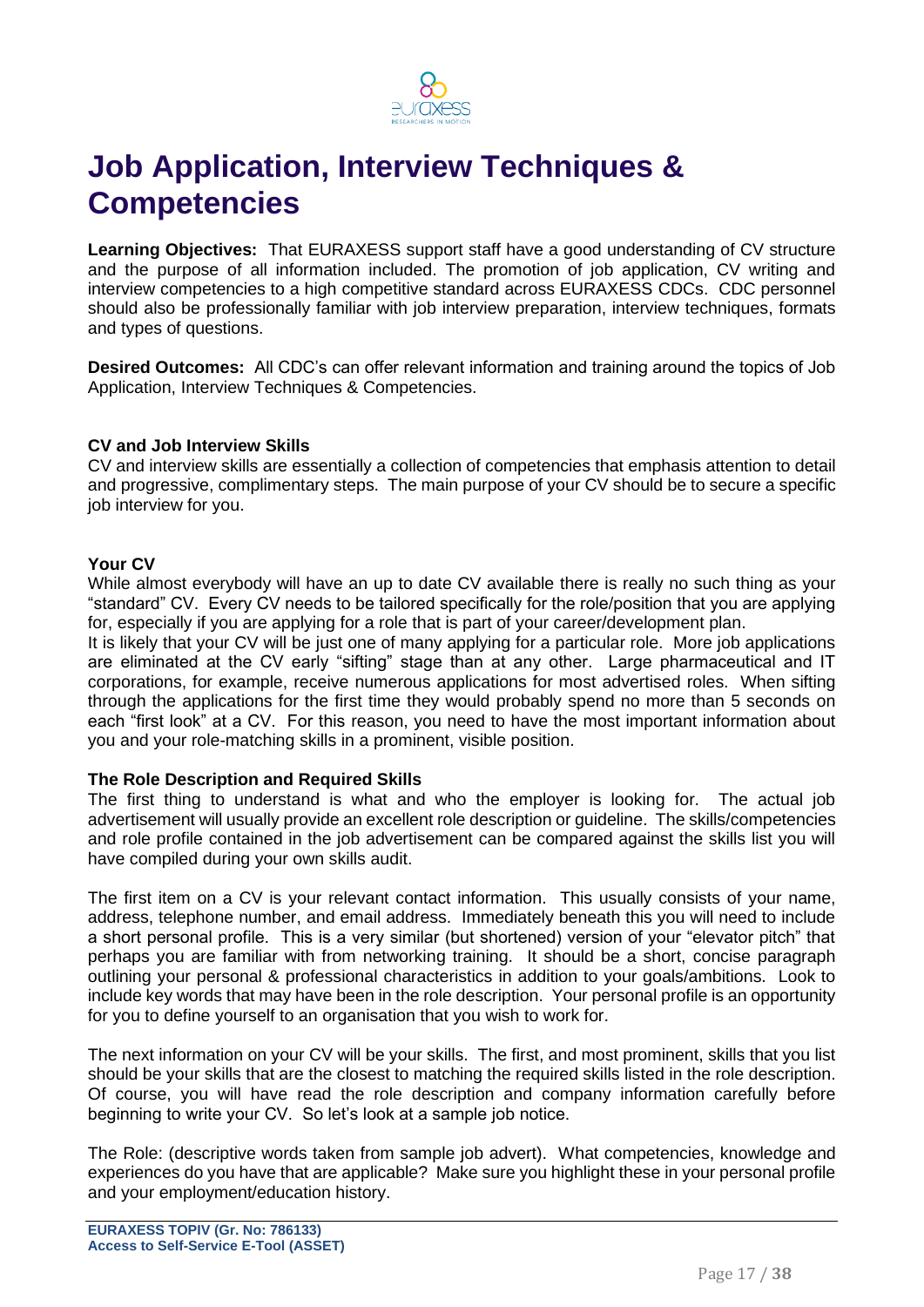

Required Skills: Look at your own skills list and highlight those that match, or are close to, the competencies required for the role. Next list any related skills or experiences that you feel could add value to the role. If there is still adequate space you may list any other competencies that you feel have a relevance to the role, company or organisation.

The Company/Organisation: What words do the company use to describe themselves? What kind of working environment is it? What is the company ethos and history? How does this organisation intersect with your own plan or journey? This type of information should inform how you prepare for the job interview.

So, at this point we now have the top-half of the first page of your CV completed. As mentioned, this is the most important part of your CV when it comes to getting past the first, CV "sifting" stage. The next item on your CV is a chronological listing of your work history. This is only changed if your education history has more direct relevance to the role you are applying for. In such circumstances it would be preferable to list your education history first.

Under each job title in your employment history you should list your duties, responsibilities and achievements. You also need to list the dates you started and finished each role. Ensure that your dates are correct and sequential.

When listing your work history, be sure to highlight any competencies, roles or experiences that compliment or add value to the role you are applying for. It is a good idea to also highlight any aspects of your CV that coincides with the stated ethos, values and direction of the organisation you are applying to.

After your work history you will list your education history and qualifications with special emphasis on any qualifications that relate or add value to the role you are wish to apply for.

Once you have completed your professional and educational history you may then list your interests and hobbies. It is best to be honest when listing your interests as they are indicative of your passions and some of the topics may come up for discussion during the job interview.

Lastly, your references. It is no longer best practice to list your references on your CV. This is because we don't want to be sending others' personal contact information via email as your CV may be passed around without your permission. There may also be GDPR considerations.

On your CV you may merely write "References (or) Excellent References available upon request". Usually a prospective employer will request your reference contact details after a successful interview. This allows you to contact your nominated referees to notify them that they will probably be contacted in the coming days. They may ask you questions about the role and organisation. This approach ensures that your referees are not being contacted unnecessarily, wasting their time.

Whenever possible please try to limit your (non-academic) CV to 2 pages, 3 at the most. The CV should be clearly laid out and easy to read with adequate white spaces. Use professional fonts and styles consistently and all fonts should be the same size (11 or 12) except when listing your name and headings. All headings should be in bold and/or italics.

All bullet points and paragraphs need to be consistent, plain and aligned. Your CV must be accurate in content, spelling and grammar, informative but concise. This means that you need to proof-read your CV and ensure that it is no longer than necessary. Can individual sentences or paragraphs be shortened while providing the same amount of information?

Seven out of every ten CV's received by some high-profile organisations contain spelling errors. What would that say about your attention to detail and your motivations?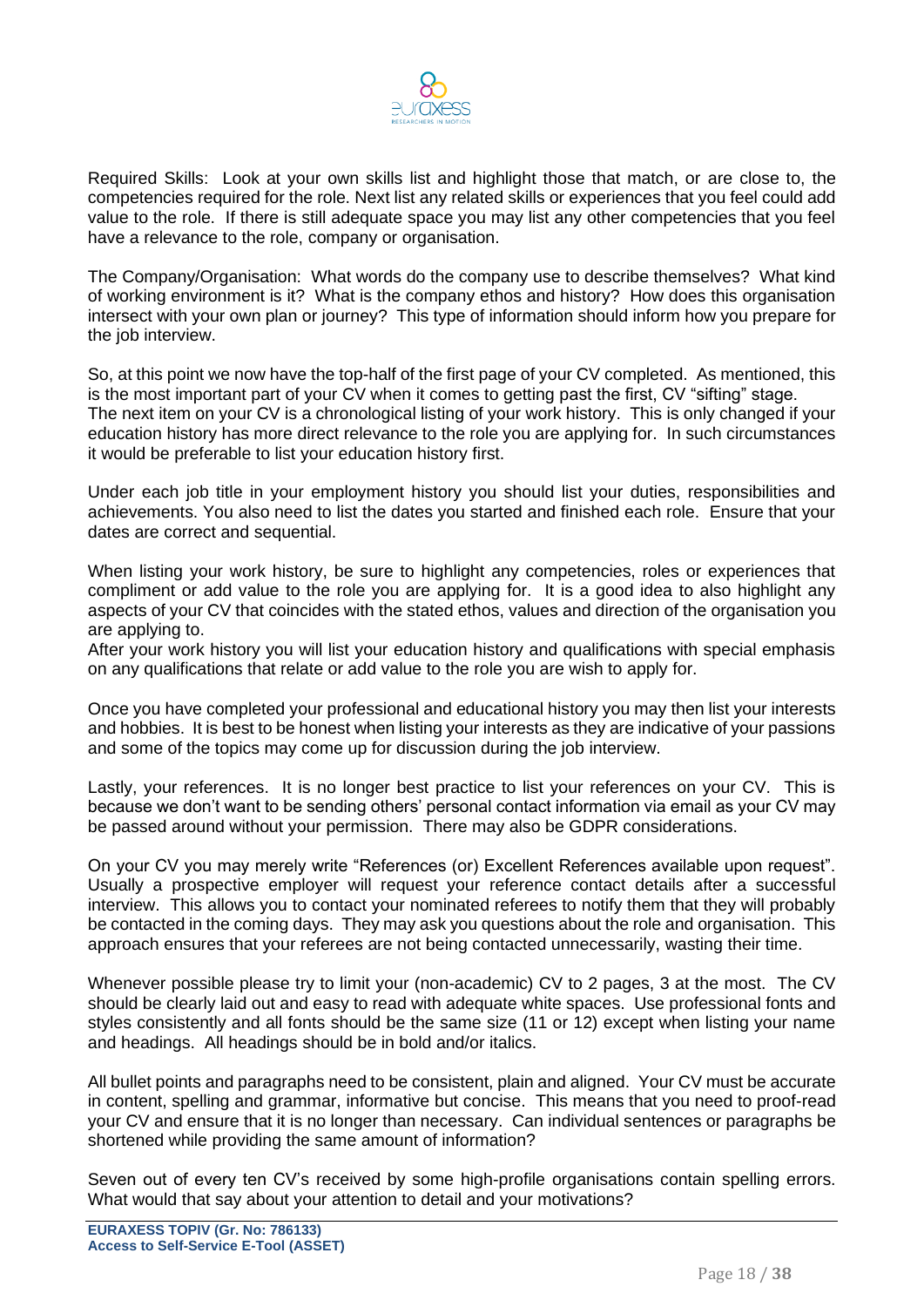

After you apply for a role you should be expecting a possible telephone call to invite you for an interview. Keep your phone turned on and, when you are busy, have a simple but professional voicemail. If a potential employer gets what you consider to be a "funny" voicemail message they may not get a good impression of you. How do you answer your phone when you don't recognise the calling number?

What about your social media presence? Is there anything that could be slightly embarrassing or may look unprofessional? If an organisation is seriously considering employing you they may check your online presence while verifying your references.

#### **The Job Interview**

For those of us who get anxious or nervous before or during job interviews it is important to remember that the reason that you have been invited to meet with the employer is that, based on your CV and experience, the employer believes that your profile matches what is required and they want you to be the right candidate. They *want* to hire you. So when preparing for an interview you should realise that this is your opportunity to convince them that you are indeed the best candidate to fill their vacancy.

During an interview the employer will look for:

- Evidence of your skills/and competencies (Can you do the job?)
- Your interests and passions, your motivations (Will you do the job?)
- Your personality and values, if you match their ethos and culture (Will you fit it in?)

The better prepared that you are for the interview, the more confident you will feel and the easier it will be to answer the interview questions. You won't always know what type of interview the employer will use so it is best to prepare for a few:

- **Traditional interview**
- **Competency-based interview**
- **Strengths-based interview**
- **Telephone interview –** Can be used for phone screening or preliminary interview
- **Whiteboard interview** Some researchers have experienced this whereby they would be asked to solve problems, explain or discuss ideas using a whiteboard during an interview.

Sometimes, in preparation, you may contact the individual who invited you to do the interview and ask them:

How many people will be conducting the interview? Have their identities been decided? Will the interview have a specific format? These questions will help you to be more prepared and, hopefully, more relaxed and confident. Having this information may also provide you with a competitive advantage over other candidates.

In order to prepare for an interview, you should:

Know your CV completely and ensure that you can clarify any gaps; you will be asked about them. Research the company or organisation completely. What is their history? How/why did it begin? Do they have a unique culture/identity? What are their short, medium and long term goals and ambitions? How does the organisations plans fit with your own plan or journey? Think of how your personality and your interests fit. Think of how relevant your CV and experience is to the role and organisation. Prepare some related "talking points" for the interview that highlights your suitability for the role and organisation. While researching the organisation you should probably prepare some questions too, particularly about their processes and future plans.

Before the interview you should turn your phone off.

- **During the interview**
	- Non-verbal communication speaks louder than words. 55% of our message is communicated through our body language. It includes: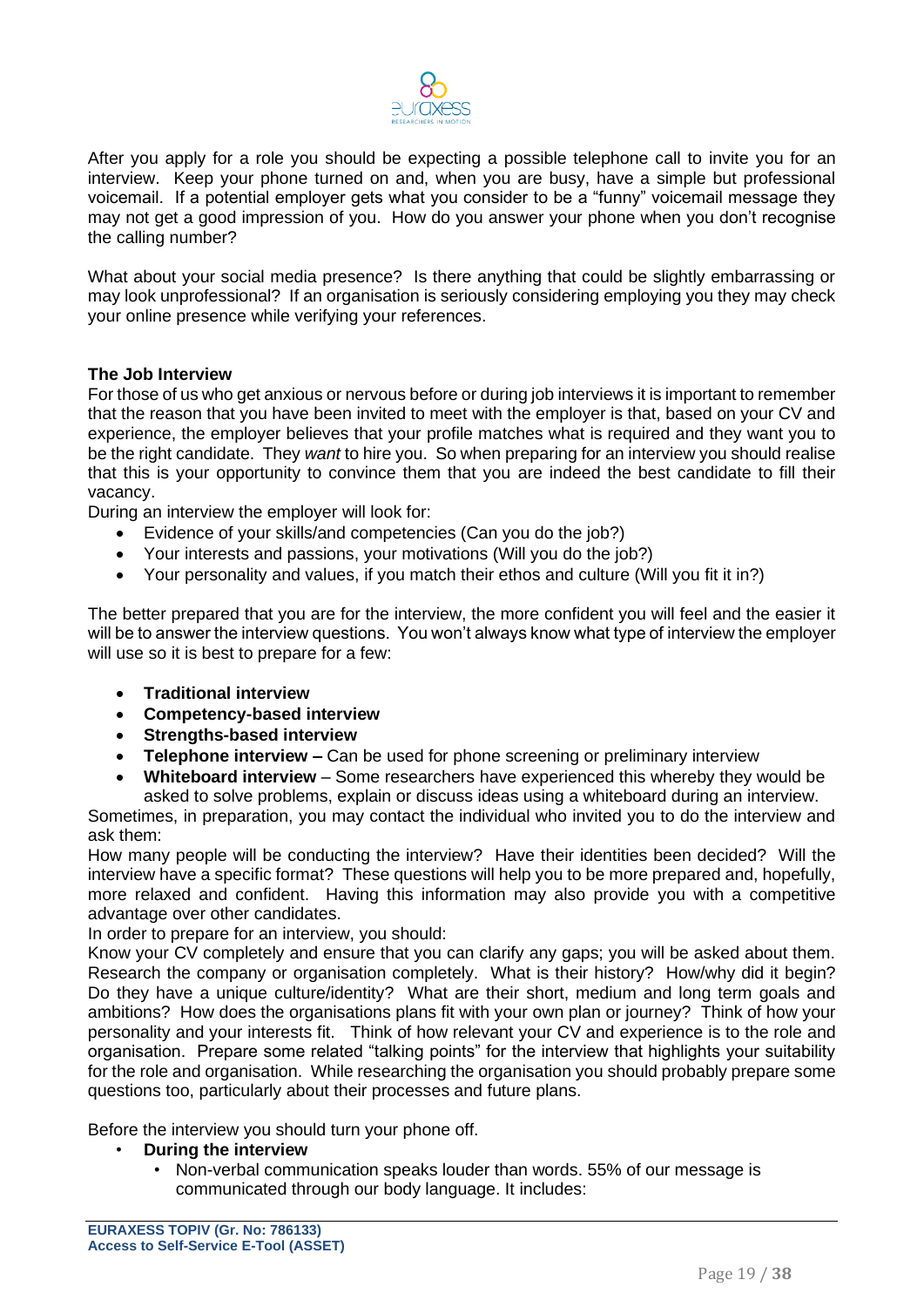

- Handshake; (Warm but not too firm. Best accompanied with a smile and steady eye contact)
- Facial Expression Eye Contact Establish rapport; always look at the person speaking or the person you are speaking to. Listen carefully to what they are saying/asking. It is the best way for the interview to become a conversation and this is a positive development. If you did not hear/understand a question be sure to ask the interviewer to repeat or elaborate on the question. Demonstrate your listening skills. Do not talk over the interviewer.
- Tone of voice; your tone should be friendly and professional. Be sure to articulate your answers correctly and avoid very short answers.
- Posture; and
- Gestures. Your body language and facial expressions. Sit straight, do not fold your arms. Be positive and when you are speaking about topics that interest or motivate you, let your enthusiasm show.
- Tell them about your journey. Your career plan and how working with/for them allows you opportunities to make a difference to a research area that you are passionate about, contributing to the organisations' success while expanding your own competencies and experiences.
- At the end of the interview you will almost certainly be asked if you have any questions. Perhaps you have some questions from your research of the company or role? Your first or second question should not be about topics such as salary or vacation time etc.
- If you are asked about your salary expectations you could inquire about the range of the salary scale before replying.

**Traditional interviews** follow the organisation of your CV and would also refer to the role description and how closely your CV matches it. The interviewer will use your CV as a guide to probe your preferences, past decisions and achievements as demonstrated through your professional, academic and other activities.

Most common questions asked during a traditional interview:

- How would you describe yourself? (Remember your Elevator Pitch?)
- Could you tell us about your present / last job? (Say only positive things about your last role and employer. Discuss the elements of the role that best relate to the role you are interviewing for)
- What do you know about our organisation? (This is an opportunity for you to show that you have done your research)
- Why would you like to work for (name of organisation)? Discuss what you understand to be the future direction of the organisation and how they fit in with your own goals and plans. Explain how you can contribute to this and what you hope to gain in return in terms of new experiences, (team or group) achievements, new competencies and career progression etc. Help them to understand that you see an alignment between your own personal goals and those of the organisation.
- Why do you think you might be a better fit than other applicants with similar experience and qualifications? (This is where you can discuss the positive elements of your personality that apply to this role and your values that match the stated ethos of the organisation).
- Why are you the best person for this role? (Your motivations and passions. This is where your Interests assessment will give you plenty to discuss).
- What is your main strength? (If any of your motivated skills match the required skills of the role discuss these first as your motivation will come through naturally)
- What is your main weakness? (Discuss a training workshop that you recently completed or are about to take. The theme of the training could be used as an example of how you identify your own areas for development & upskilling)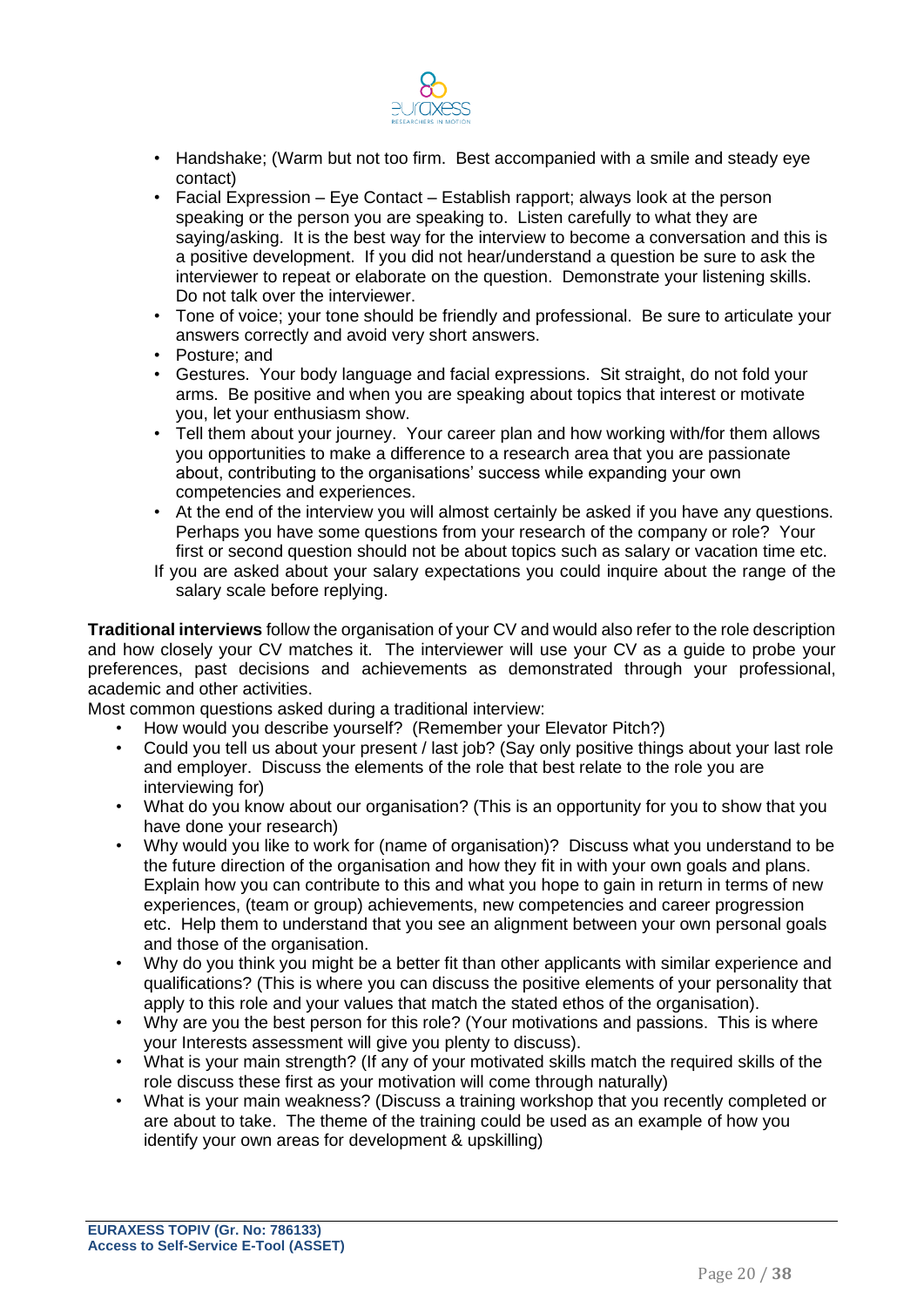

#### **Competency-based interview**

In a Competency-based Interview the questions are designed to help candidates give evidence of the competencies that are needed to perform well in the role. Usually, you will be expected to give an example of how you have demonstrated these competencies in the past.

- Competencies that employers want or value:
	- Communication (The job interview itself is an excellent opportunity to display your communication skills)
	- Interpersonal;
	- Teamwork;
	- Problem solving;
	- Organisational;
	- Multi-tasking;
	- Flexibility;
	- Adaptability;
	- Positive attitude;
	- Initiative; and
		- IT related literacy

The best approach for candidates to take to a competency-based interview is to use the STAR technique. They want to know whether you've actually had the experiences that prove you can handle this new position. How have you dealt with certain circumstances in the past?

They also want to understand how you think. For instance, how you approach and solve problems, as well as how you apply certain required skills.

#### **STAR**

- **S** *Situation* Detail the background. Include the context. Where and when? (For example; "A few months ago we were working on ---------- and (something unusual, unexpected or challenging happened)" Then be sure to explain that you understood the possible implications and negative outcomes if this issue was not addressed.
- **T** *Task* Describe the challenge and expectations. What needed to be done? (Explain your thinking and rationale. What could you do and who could you enlist to help you deal with the issue?)
- **A** *Actions* Your action. What did you do and how? (What was your decision and what did you do? Did you need to organise or brief others to help you or did you need to help others?)
- **R** *Results* Explain the results and accomplishments. (Were the results immediate or clear? What was the reaction of your colleagues? Be sure to credit the contribution of others as it demonstrates a generosity that goes well with teamwork).
	- The most common and frequently asked competency-based interview questions:
		- Could you tell us about the time when you used your communication skills effectively? (You could talk about presentations, your ability to communicate research findings, including conferences, seminars, written publications and convey scientific information to a variety of audiences, public engagement or outreach activities, team leading etc. You will have many examples)
		- Could you tell us about the time when you used your interpersonal skills? (Client skills. One to one relationship with colleagues**,** supporting or helping colleagues or peers, positive team working experiences, dealing with sensitive issues, etc.)
		- Can you provide us with an example of when you had to multitask in the workplace? (Use your STAR technique, we all have examples of bad days at work when unforeseen issues arose and needed to be dealt with, time management and organisational skills, balancing research with other commitments, teaching, writing & education).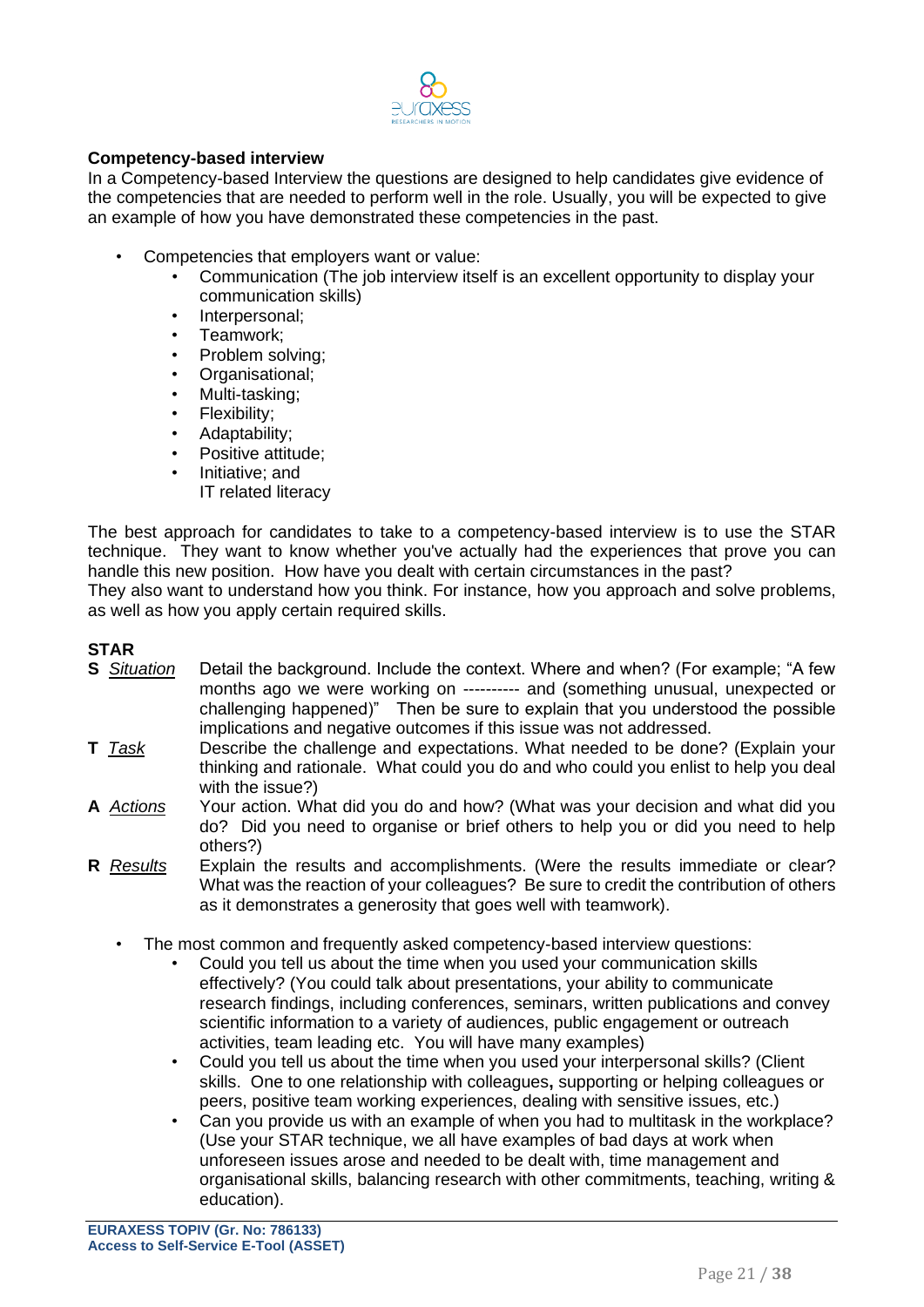

- Could you tell us about the time when your problem solving skills really paid off? (As researchers you may have ready examples or you may use a story/dilemma from your non-professional activities or in-depth knowledge of specific topics)
- Could you describe a situation in which you used initiative? (Are there examples where you suggested positive changes to existing processes or practices? Did you identify inefficiencies? What good ideas have you come up with in the past and how did you act on them? Ability to apply research to real life situations, new and complex concepts)
- Describe a situation in which you motivated others? (Have you had team leadership experience in any capacity? If you cannot think of any specific examples perhaps you could talk about the times that you led and motivated by example. Being a supportive colleague and contributing to a healthy and productive working environment is also motivating to your colleagues.)

#### **Strengths-based interview**

- Some graduate recruiters use "strengths-based interviews" in their recruitment process.
- In contrast to competency-based interviews, in which employers want to understand "what you *CAN* do", the aim of strengths-based interviews is for an employer to establish "what you really *ENJOY* doing".
- The focus is on making sure you do more of what you are good at rather than what you are capable of doing.
- Strengths-based interviews have a simple aim: To find your interests, motivations and strengths.
- How to prepare for a strengths-based interview:
	- The truth is that you can't do much preparation and are less likely to come up with the overused answers candidates think interviewers want. Think about what energises you, both inside and outside work and be prepared to be open: Don't try to be something you're not. The organisation will have their own reasons for taking this approach and perhaps they want to make sure they secure the right candidate and not need to interview for the same role again six months later.
	- Be honest about what tasks you don't enjoy doing and think about how your preferences might fit with the organisation's culture and the job requirements.
	- Strengths are innate: Talking about strengths gives candidates energy and authenticity.
- Questions you might be asked at strengths-based interviews:
	- What are you good at? (All the answers are in your self-assessment)
	- What do you learn quickly? (This is usually the topic that you are most interested in)
	- What did you find easiest to learn at school or university?
	- What subjects do you most enjoy studying?
	- What things give you energy? (Working environment, colleagues, expectations, goals)
- Other questions:
	- Describe a successful day you have had. (The STAR technique can be used again here)
	- When did you achieve something you were really proud of? (Speak about an achievement in which you invested a lot of time and energy. Then speak about what the achievement meant to you and how much satisfaction/enjoyment it gave you. Speaking about positive experiences will reflect in your body language, making you seem like a positive person.)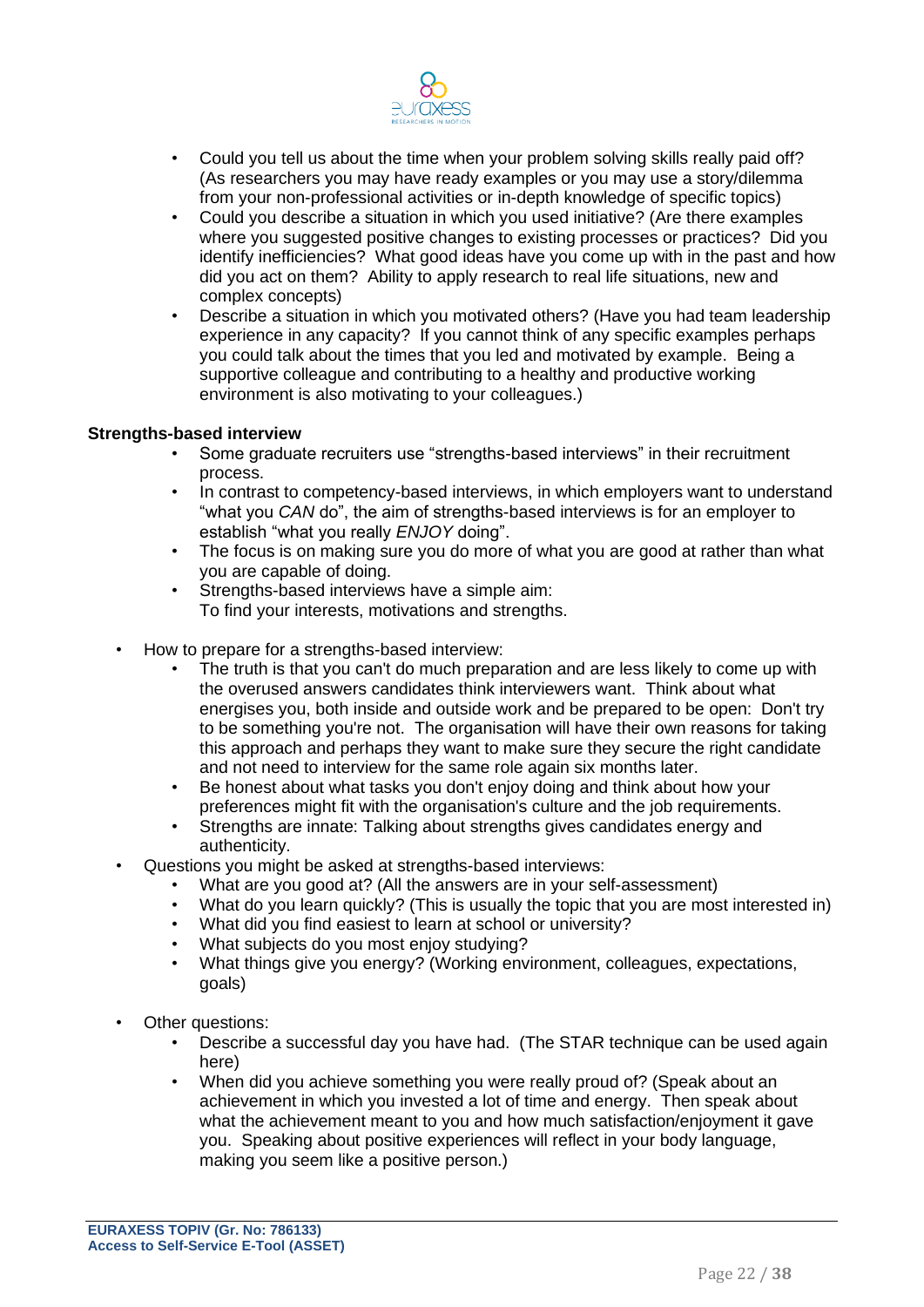

- Do you prefer to start tasks or to finish them? (Give reasons for your answer but explain that you are being forced to choose and are quite happy to do both, unless you really do have a preference.)
- Do you find you have enough hours in the day to complete all the things you want to do? (Do you work in an organised and efficient manner? How do you organise/plan your working day? Can you delegate to or help others?)
- What things are always left on your "to do list" and not finished? (How do you prioritise your work and what criteria do you use?)
- What do you enjoy doing the least? (Give reasons for your answer and be conscious that your body language is not too negative)

#### **Telephone interview – Phone Screening**

- Sometimes, recruiters do their initial screening through telephone interviews.
- You should prepare for these as seriously as for a face-to-face interview.
- Much of the impact you make will come through your voice, so it is even more important that you sound animated and enthusiastic. In telephone interviews it can be easier to hide nerves and relax.
- If you smile, it will come across in your voice!
- Allow for possible time delays on the line, don't talk over the other person
- Tips for telephone interviews
	- Ensure you have a suitable environment where you won't be disturbed.
	- Have your CV next to you.
	- Practice before your phone interview.
	- Prepare a smooth opening.
	- Avoid distractions: Don't drink, eat or smoke.

#### **On the day of the interview**

- Dress smart If in doubt, wear business clothing. It is better to be overdressed than underdressed!
- Punctuality is vital Ensure that you know where you are going and always account for extra time in case you encounter issues.
- Smile First impressions count. Be professional and polite from the moment you enter the building. Every person you meet is a potential colleague and they may be asked for their opinion.
- At the end of the interview thank the interviewer(s) for their time and the opportunity to discuss what you have to offer. Ask them when they expect to make a decision and when you should expect a follow-up communication.
- **After the interview.**
- Same tips as after the original application. Answer your phone in a professional manner and have an appropriate voice mail message on your phone.

#### **Suggested Activities/Workshops to Improve Researcher CV & Interview Skills**

In the Tools & Resources section beneath this video you will find the *CV/Interview workshop checklist*  and how to list your researcher activities as related skills/competencies.

- 1). A short (2 hours) **workshop for researchers on how to write a CV**.
	- Emphasis given to how to read and respond to a job advert, how to match your CV to the role you are applying for, the structure of your CV and how to compile it.
	- 2). Each workshop participant must submit their updated CV, based on the workshop, within 48 hours. Schedule short (5 minute) one-to-one's to discuss each CV. Make physical corrections on the CV and explain where and why each correction is made. Researcher takes away corrected/improved CV to make final corrections. This is an effective way to develop CV writing skills.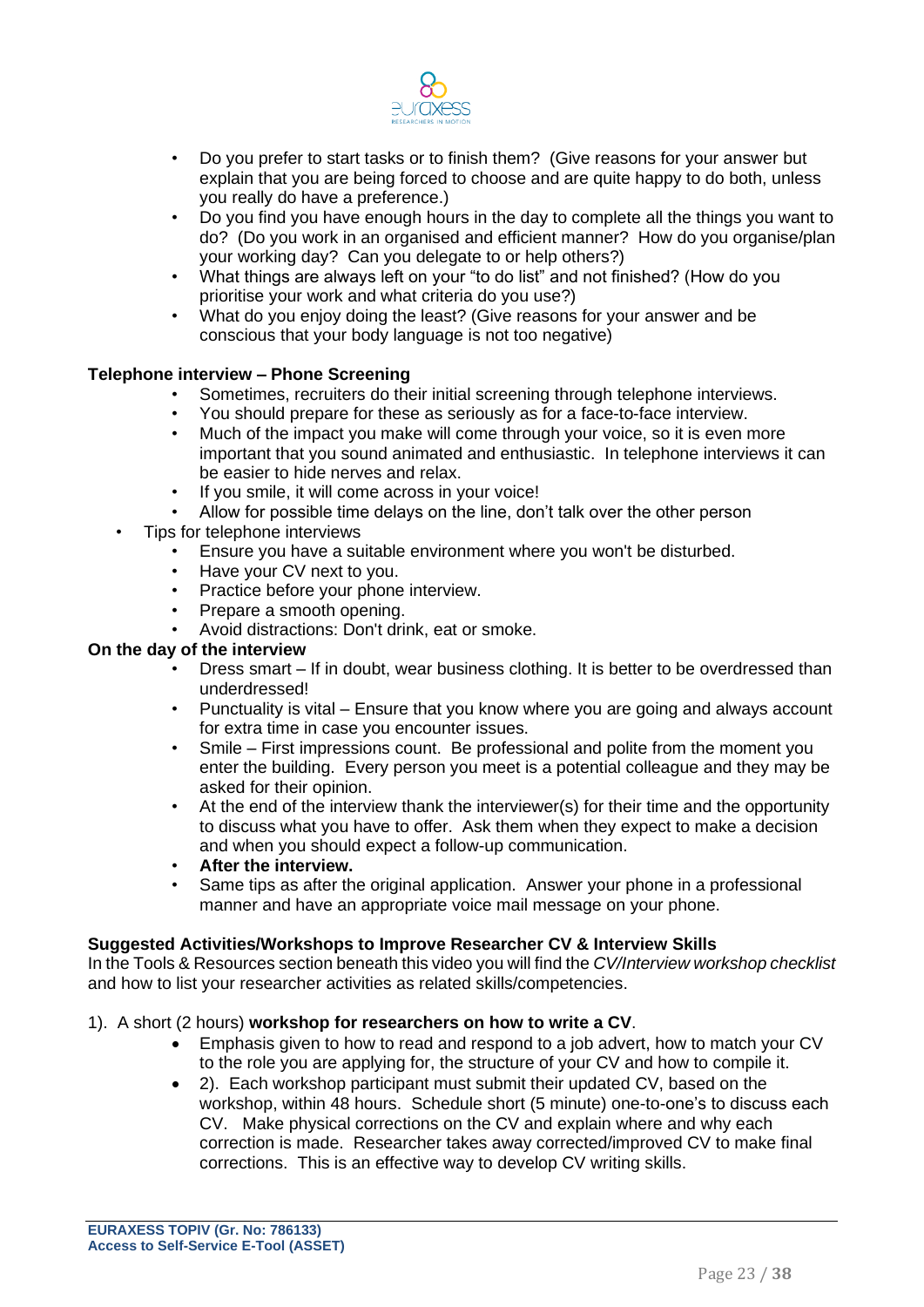

#### 2). **Short workshop on Job interviews**.

- Go through each of the topics, interview types, questions, do's and don'ts as described earlier.
- Schedule **simulated interviews** with one person asking questions and another person taking notes on the interview. Once the interview is finished the researcher should be provided with immediate feedback on areas where they can improve their interview techniques.
- Schedule more **formal simulated interviews** (at least two interviewers and the researcher is expected to dress appropriately). For the "formal" interview the researcher is encouraged to bring their mobile phone to the interview. This is placed behind the interviewer and the interview is recorded (audio & visual). After the interview you may then review the recording with the researcher and point out examples of where improvements can be made. There is no GDPR concerns as the interview is recorded on the researcher's own phone.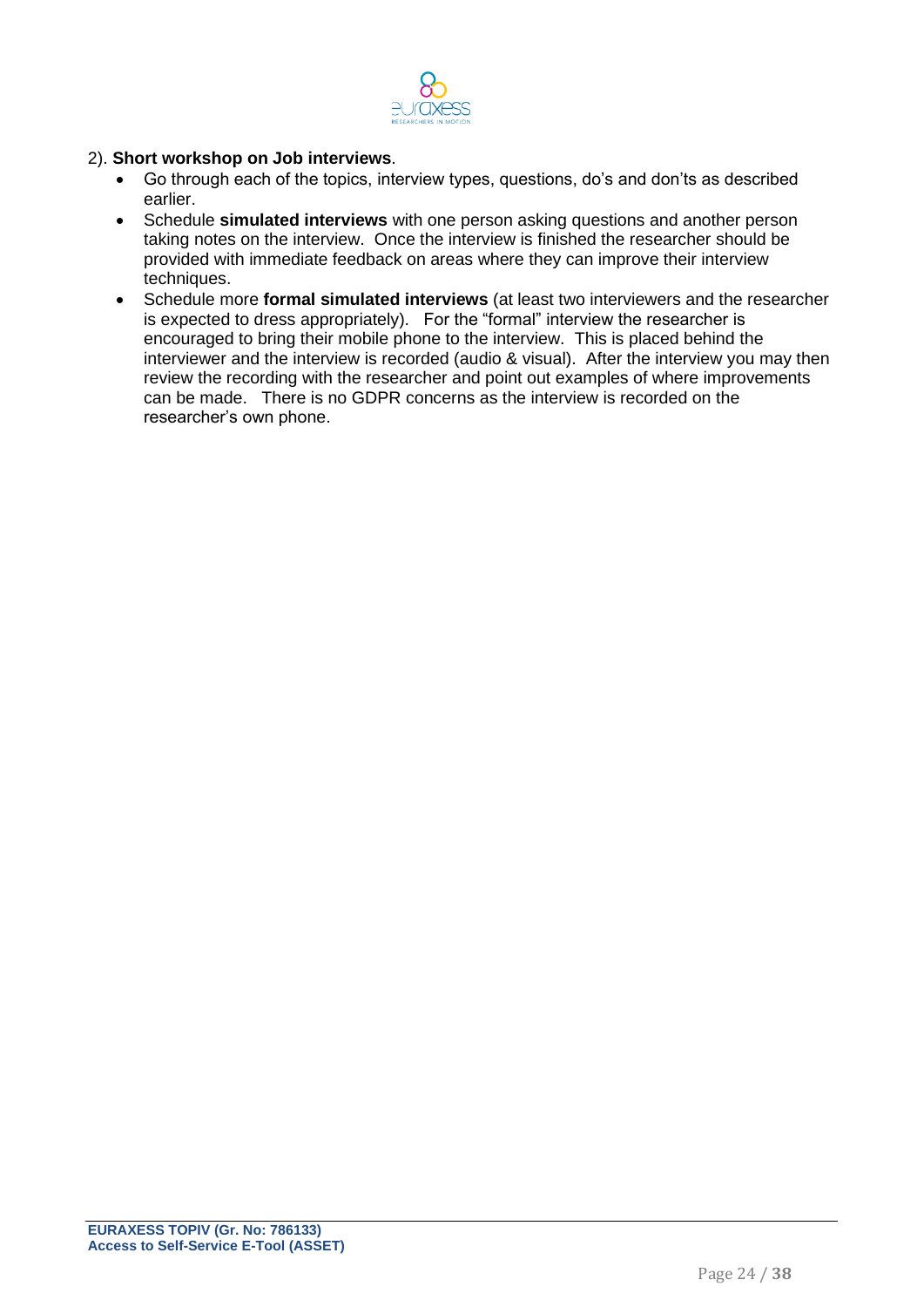

### **CV Workshop Activities**

#### A short (2 hours) **workshop for researchers on how to write a CV**.

- Emphasis given to how to read and respond to a job advert, how to match your CV to the role you are applying for, the structure of your CV and how to compile it.
- After the workshop participants must submit their updated CV, based on the workshop, within 48 hours. Schedule short (5 minute) one-to-one's to discuss each CV. Make physical corrections on the CV and explain where and why each correction is made. Researcher takes away corrected/improved CV to make final corrections. This is an effective way to develop CV writing skills.

**This is a sample checklist to facilitate CDC staff to lead a successful researchers' CV**  workshop. You may use a constructive pattern in stages, or just tick off the relevant activity as completed when you achieve satisfactory results. If possible, attempt to find real job notices from the fields/topics that the researchers are working in. This is slightly more work and time consuming, but it would give the workshop real relevance and achieve better buy-in. The relevant questions could be gathered at the enrolment stage.

| Activity: Trainer working with<br>group using PPT.                                                                                                                                                                                                                                                                                                                                                                                                                                                               | Stage 1                                                                                                                                                            | Stage 2                                                                                                                                                 | Stage 3 |
|------------------------------------------------------------------------------------------------------------------------------------------------------------------------------------------------------------------------------------------------------------------------------------------------------------------------------------------------------------------------------------------------------------------------------------------------------------------------------------------------------------------|--------------------------------------------------------------------------------------------------------------------------------------------------------------------|---------------------------------------------------------------------------------------------------------------------------------------------------------|---------|
| All participants must bring their<br>current CV to the workshop and<br>leave it with the organisers so that<br>improvements may be measured.                                                                                                                                                                                                                                                                                                                                                                     | first draft<br>Agree action plan                                                                                                                                   |                                                                                                                                                         |         |
| Trainer briefly explains the reasons<br><b>CV</b><br>is<br>structured<br>why<br>a<br>as<br>recommended. Then the trainer can<br>display some sample job adverts and<br>discuss how to read them as an<br>Read a sample role<br>applicant.<br>description<br>organisation<br>and<br>information carefully and consult<br>your skills list and self-assessment<br>results. All of your competencies<br>and experiences that match, or add<br>value, to the role and organisation<br>should be included in your CV. | Make a list of every<br>applicable<br>skill,<br>competency,<br>experience<br>and<br>other<br>relevant<br>information<br>that<br>you wish to include<br>in your CV. | General guidelines<br>for reading a Job<br>Notice. Then give<br>researcher<br>each<br>the job notices that<br>they are expected<br>to adapt their CV to |         |
| At the top of the first page check the<br>contact details.<br>Name, address,<br>telephone number & email address.                                                                                                                                                                                                                                                                                                                                                                                                | Trainer ensures that participants understand the use of<br>bold, italics and fonts etc. Stress the importance of spelling,<br>grammar, dates, spacing etc.         |                                                                                                                                                         |         |
| Next the trainer explains the purpose<br>of the personal profile or statement.<br>Show some slides with examples,<br>good and bad.<br>This is a short<br>highlighting<br>paragraph<br>your<br>strongest characteristics, your goals,                                                                                                                                                                                                                                                                             | the<br><b>Discuss</b><br>the<br>purpose<br>of<br>personal<br>profile/statement.<br>How it can be used<br>and what you can                                          | Give<br>participants<br>$10 - 15$<br>minutes to<br>write/rewrite<br>their<br>personal<br>statement/profile.                                             |         |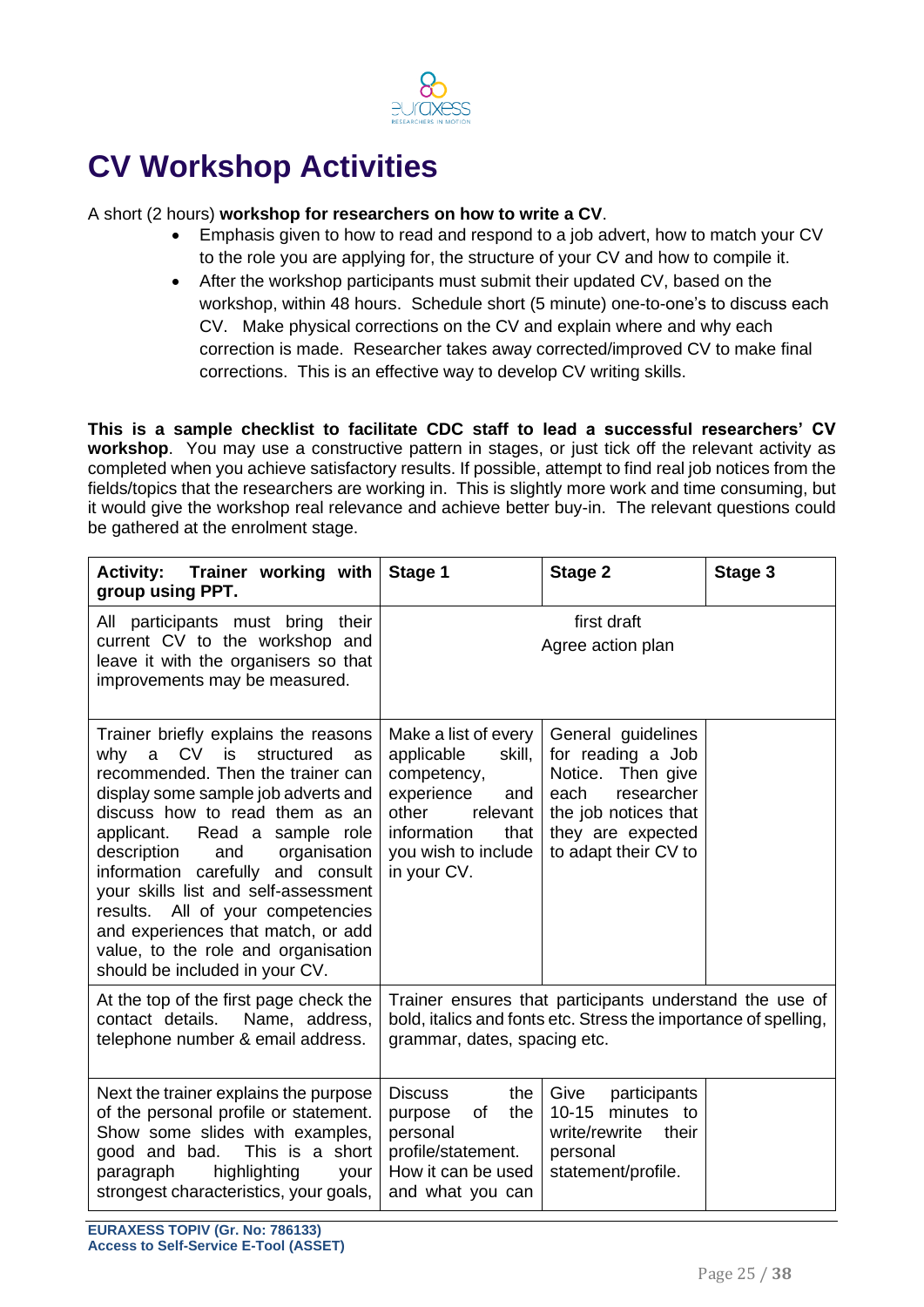

| matching<br>experiences<br>that<br>and<br>with<br>the<br>role<br>coincide<br>and<br>organisation. A shortened version of<br>your "elevator pitch".                                                                                                                                                                                                                                                                                                                                                                       | cannot<br>and<br>say<br>with so few words.<br>Your<br>personal<br>statement can be<br>viewed as a Twitter<br>version<br>of your<br>Elevator Pitch.                                                                                                                                                                                                                                                                                                            |                                                                                                                                                                                                                                                                       |                                                                                                                       |
|--------------------------------------------------------------------------------------------------------------------------------------------------------------------------------------------------------------------------------------------------------------------------------------------------------------------------------------------------------------------------------------------------------------------------------------------------------------------------------------------------------------------------|---------------------------------------------------------------------------------------------------------------------------------------------------------------------------------------------------------------------------------------------------------------------------------------------------------------------------------------------------------------------------------------------------------------------------------------------------------------|-----------------------------------------------------------------------------------------------------------------------------------------------------------------------------------------------------------------------------------------------------------------------|-----------------------------------------------------------------------------------------------------------------------|
| Trainer gives each researcher a<br>specific job advert to reply to. They<br>should use the information earlier in<br>the workshop re reading job notices.<br>They should know how highlight their<br>relevant Key Skills in their CV.<br>These<br>skills.<br>are<br>current<br>competencies & experiences that<br>are the closest match to the role,<br>match the working environment and<br>those that match the stated aims of<br>the organisation. Match skills with<br>the required skills outlined for the<br>role. | Explain that most<br>CVs get a very<br>brief "first look". All<br>of the applicable<br>skills<br>and<br>information need to<br>be in the top half of<br>the first page of the<br>CV                                                                                                                                                                                                                                                                           | Discuss how to list<br>participant's<br>closest<br>matching<br>skills first and then<br>related skills and<br>competencies.<br>This makes it very<br>easy for the person<br>giving the CVs a<br>first look to move<br>your CV into the<br>pile for the next<br>stage. | Each<br>participant<br>takes<br>$10 - 15$<br>minutes to list<br>their key skills<br>and<br>competencies<br>in the CV. |
| Next is work history. Under each job<br>title in the employment history list<br>responsibilities<br>duties,<br>and<br>achievements. List the dates you<br>started and finished each role.<br>Ensure that dates are correct and<br>When<br>sequential.<br>listing<br>work<br>history, be sure to highlight any<br>competencies, roles or experiences<br>that compliment or add value to the<br>role being applied for.                                                                                                    | Explain that not all<br>of<br>your<br>employment<br>history may have a<br>relevance to<br>the<br>role<br>you<br>are<br>applying for.<br>For<br>these roles<br>you<br>may simply include<br>your job title, duties<br>and relevant dates.<br><b>This</b><br>will<br>allow<br>space to include<br>information<br>more<br>the<br>relevant<br>on<br>roles. However, be<br>prepared<br>to<br>answer questions<br>on the other roles<br>the<br>during<br>interview. | <b>Discuss</b><br>other<br>things to include in<br>your relevant work<br>history $-$ including<br>presentations<br>at<br>seminars,<br>conferences.<br>Roles,<br>duties,<br>achievements,<br>responsibilities,<br>qualifications, etc.                                 | Each<br>participant<br>takes<br>$20 - 30$<br>minutes to fill<br>their<br>in.<br>employment<br>history.                |
| Education history, again highlighting<br>any areas that add value to the role<br>or organisation.                                                                                                                                                                                                                                                                                                                                                                                                                        | Explain<br>how<br>in<br>some<br>(rare)<br>circumstances<br>education<br>your<br>history may have<br>more relevance to<br>role<br>the<br>than<br>employment<br>history.<br>Then<br>education<br>history                                                                                                                                                                                                                                                        | <b>Discuss</b><br>the<br>importance<br>of<br>looking<br>for,<br>and<br>giving prominence<br>to, aspects of your<br>education<br>history<br>that has relevance.<br>Research<br>work,<br>certifications,<br>awards,                                                     | Each<br>participant<br>15<br>takes<br>minutes<br>to<br>update<br>their<br>education<br>history.                       |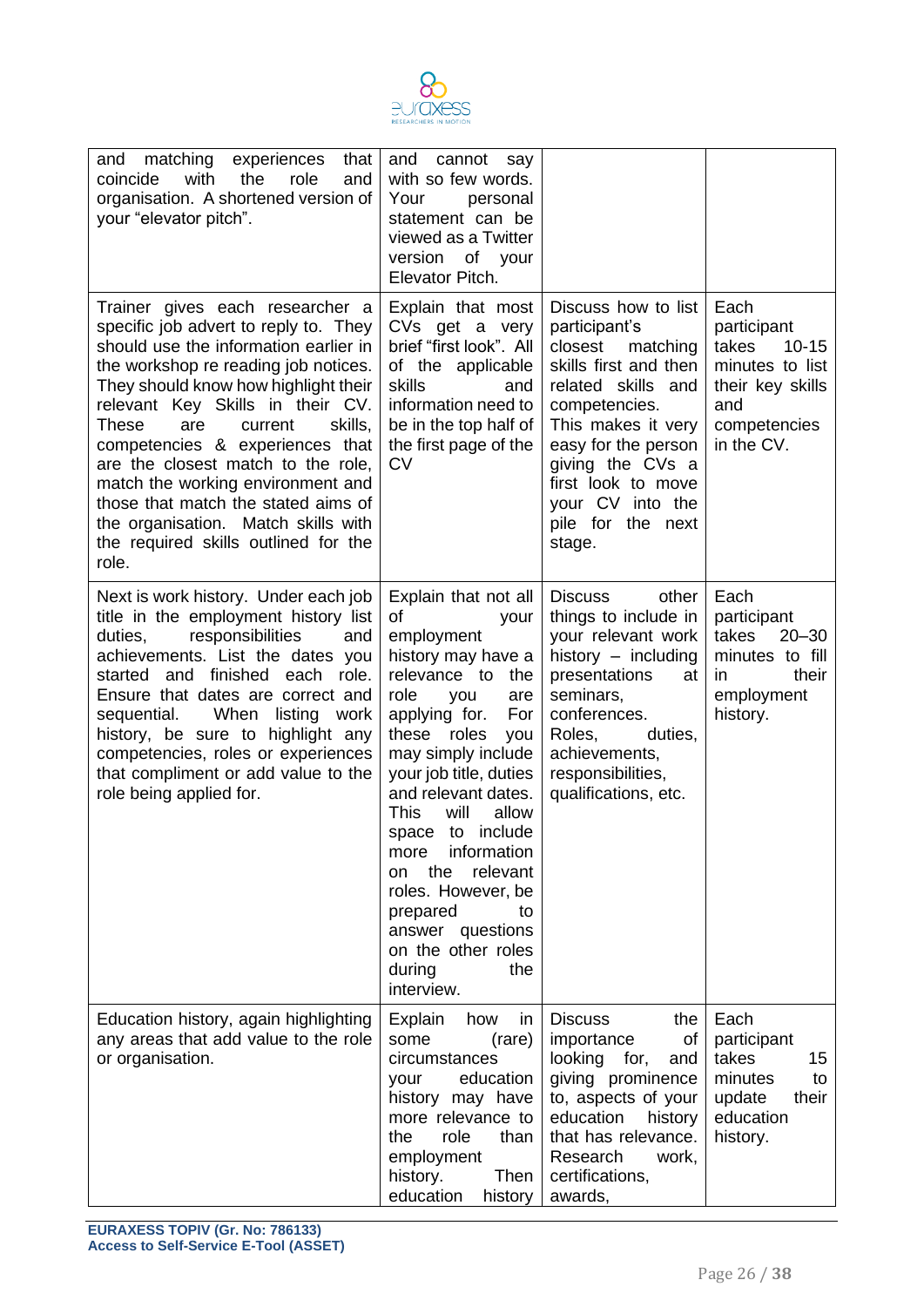

|                                                                                                                                                                                                           | may be placed first<br>above key skills.                                                                                   | scholarships,<br>teamwork,<br>achievements,<br>experiences, etc.           |                              |
|-----------------------------------------------------------------------------------------------------------------------------------------------------------------------------------------------------------|----------------------------------------------------------------------------------------------------------------------------|----------------------------------------------------------------------------|------------------------------|
| Interests/hobbies come next.                                                                                                                                                                              | Do not include<br>hobbies unless<br>they are real<br>interests. You may<br>be asked about<br>them in the job<br>interview. | Do any of your<br>interests have<br>relevance to the<br>role/organisation? | 5 minutes to<br>list hobbies |
| The final item on your CV will be<br>"References Available<br>Upon<br>Request." Have your reference<br>contact details ready for use and<br>ensure that your referees know that<br>they may be contacted. |                                                                                                                            |                                                                            |                              |

Researchers should hand their amended CV's into the workshop organisers within 48 hours. Each researcher then has a 1-2-1 and written corrections/amendments are made to the CV and explained. The researcher then compiles their final CV.

**[Samples](https://drive.google.com/drive/folders/1-wWh6bHGAyLWuYfOmEtWMQG7ekZ1qivG?usp=sharing)** 

### **Job Interviews**

Suggested Activities/Workshops to Improve Researcher CV & Interview Skills

#### "**Important Preparation Points For Job Interviews**"

- **1. Prepare the participant in the role of the researcher to:**
	- Be familiar with the different interview formats (Traditional/CV, Competency-based, Strengths-based, Telephone, & Whiteboard).
	- Before the interview: Research the role and organisation. Ask if the interview will follow a planned format and if the identity of the interviewers has been decided.
	- Before the interview: Know your CV inside and out, ensure that you can clarify any gaps. Prepare some questions on the role and organisation.
	- Practice your answers to the sample questions provided and your STAR Technique.
	- Dress appropriately, be on time, be polite to everybody you meet and smile.
	- During the interview: Be aware of your non-verbal communication (body language, handshake, eye contact, gestures & posture).
	- Check your social media presence.
- 2. **Preparing Your Questions for The Simulated Interviews (**These points are to assist support staff to prepare to conduct interviews. HR may also provide supports/participation in addition to other research staff who may occasionally offer their experience for specific interviews)
	- Design questions to check facts, obtain relevant information about an applicant's background, test achievements and assess aptitude and potential.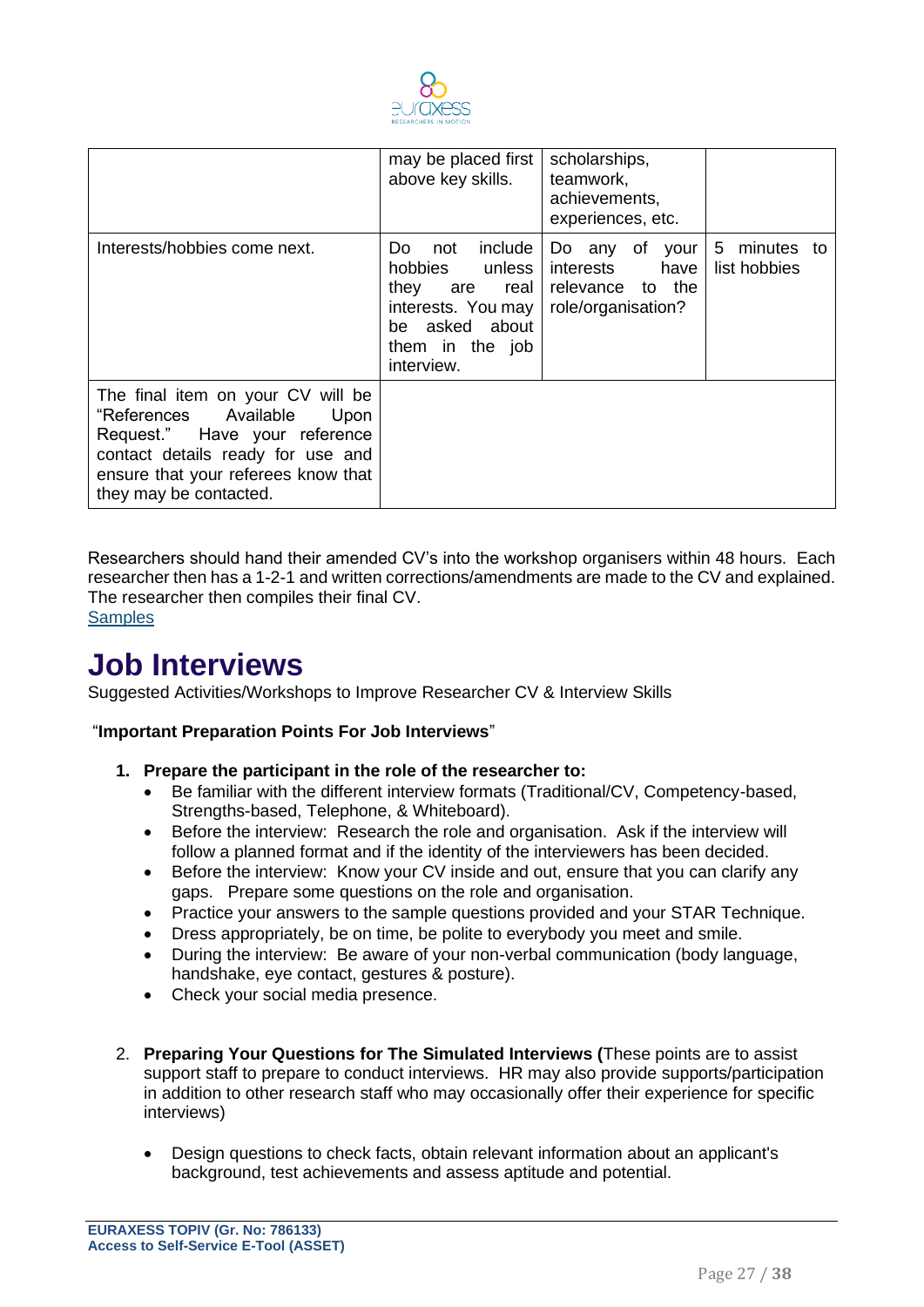

- Ask **specific questions** about the applicant's work experience, qualifications, skills, abilities, ambitions and strengths/weaknesses.
- Ask **open questions**, i.e., those beginning with what, which, why, how, where, when and who, rather than closed questions which result in simple yes or no answers.
- Ask questions that are **challenging**, but never ask them in an intimidatory or aggressive tone or manner.
- Ask questions that require the applicant **to give examples** of real situations that he or she has experienced, for example: "Tell me about a time when you had to discipline a member of your staff. How did you handle it?"
- Ask **factual questions** about past experience and behaviour and refrain from making assumptions

#### **3. Simulated Job Interview activity**

- You will conduct the interview and ask questions. Another participant/trainer is required to take notes on how the questions are answered (information provided, tone, was the question answered fully? Body language and other non-verbal cues, presentation (dress) etc.
- Feedback provided to researcher immediately after the interview. Positive aspects are recognised and suggestions for improvements are made.
- "Formal" simulated interviews scheduled. All participants are expected to dress and act appropriately. Ideally there would be two interviewers asking prepared questions.
- The researcher is invited to bring their phone to the interview. The phone is then placed behind the interviewers (facing the researchers) and the interview is recorded. After the interview the researcher and interviewers may then review the interview recorded on the telephone and specific areas for improvement are pointed out. The researcher, of course, keeps the recording on their phone and can review it to improve their techniques.
- Ask groups to report on what they have learned and how they have improved

### **Short workshop on Job interviews.**

- Go through each of the topics, interview types, questions, do's and don'ts as described earlier.
- Schedule **simulated interviews** with one person asking questions and another person taking notes on the interview. Once the interview is finished the researcher should be provided with immediate feedback on areas where they can improve their interview techniques.
- Schedule more **formal simulated interviews** (at least two interviewers and the researcher is expected to dress appropriately). For the "formal" interview the researcher is encouraged to bring their mobile phone to the interview. This is placed behind the interviewer and the interview is recorded (audio & visual). After the interview you may then review the recording with the researcher and point out examples of where improvements can be made. There is no GDPR concerns as the interview is recorded on the researcher's own phone.

#### **The Interview and Sample Questions:**

During an interview the employer will look for:

- Evidence of your skills/and competencies (Can you do the job?)
- Your interests and passions, your motivations (Will you do the job?)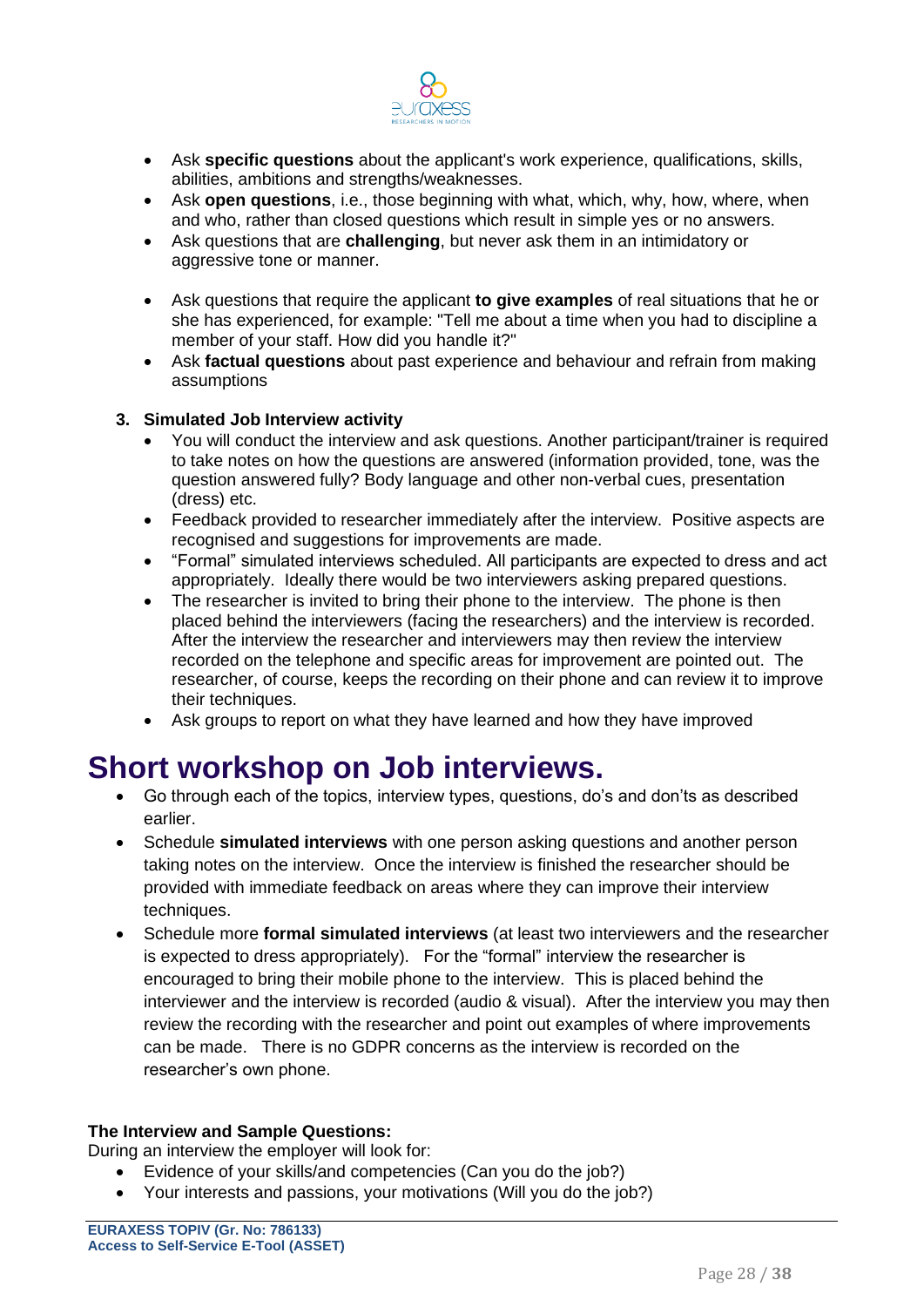

• Your personality and values, if you match their ethos and culture (Will you fit it in?)

The better prepared that you are for the interview, the more confident you will feel and the easier it will be to answer the interview questions. You won't always know what type of interview the employer will use so it is best to prepare for a few:

- **Traditional interview**
- **Competency-based interview**
- **Strengths-based interview**
- **Telephone interview –** Can be used for phone screening or preliminary interview
- **Whiteboard interview** Some researchers have experienced this whereby they would be asked to solve problems, explain or discuss ideas using a whiteboard during an interview.

#### Interview Questions:

Most common questions asked during a traditional interview:

- How would you describe yourself? (Remember your Elevator Pitch?)
- Could you tell us about your present / last job? (Say only positive things about your last role and employer. Discuss the elements of the role that best relate to the role you are interviewing for)
- What do you know about our organisation? (This is an opportunity for you to show that you have done your research)
- Why would you like to work for (name of organisation)? Discuss what you understand to be the future direction of the organisation and how they fit in with your own goals and plans. Explain how you can contribute to this and what you hope to gain in return in terms of new experiences, (team or group) achievements, new competencies and career progression etc. Help them to understand that you see an alignment between your own personal goals and those of the organisation.
- Why do you think you might be a better fit than other applicants with similar experience and qualifications? (This is where you can discuss the positive elements of your personality that apply to this role and your values that match the stated ethos of the organisation).
- Why are you the best person for this role? (Your motivations and passions. This is where your Interests assessment will give you plenty to discuss).
- What is your main strength? (If any of your motivated skills match the required skills of the role discuss these first as your motivation will come through naturally)
- What is your main weakness? (Discuss a training workshop that you recently completed or are about to take. The theme of the training could be used as an example of how you identify your own areas for development & upskilling)

#### • **Competency-based interview**

- In a Competency-based Interview the questions are designed to help candidates give evidence of the competencies that are needed to perform well in the role. Usually, you will be expected to give an example of how you have demonstrated these competencies in the past.
- Competencies that employers want or value:
	- Communication (The job interview itself is an excellent opportunity to display your communication skills)
	- Interpersonal;
	- Teamwork;
	- Problem solving: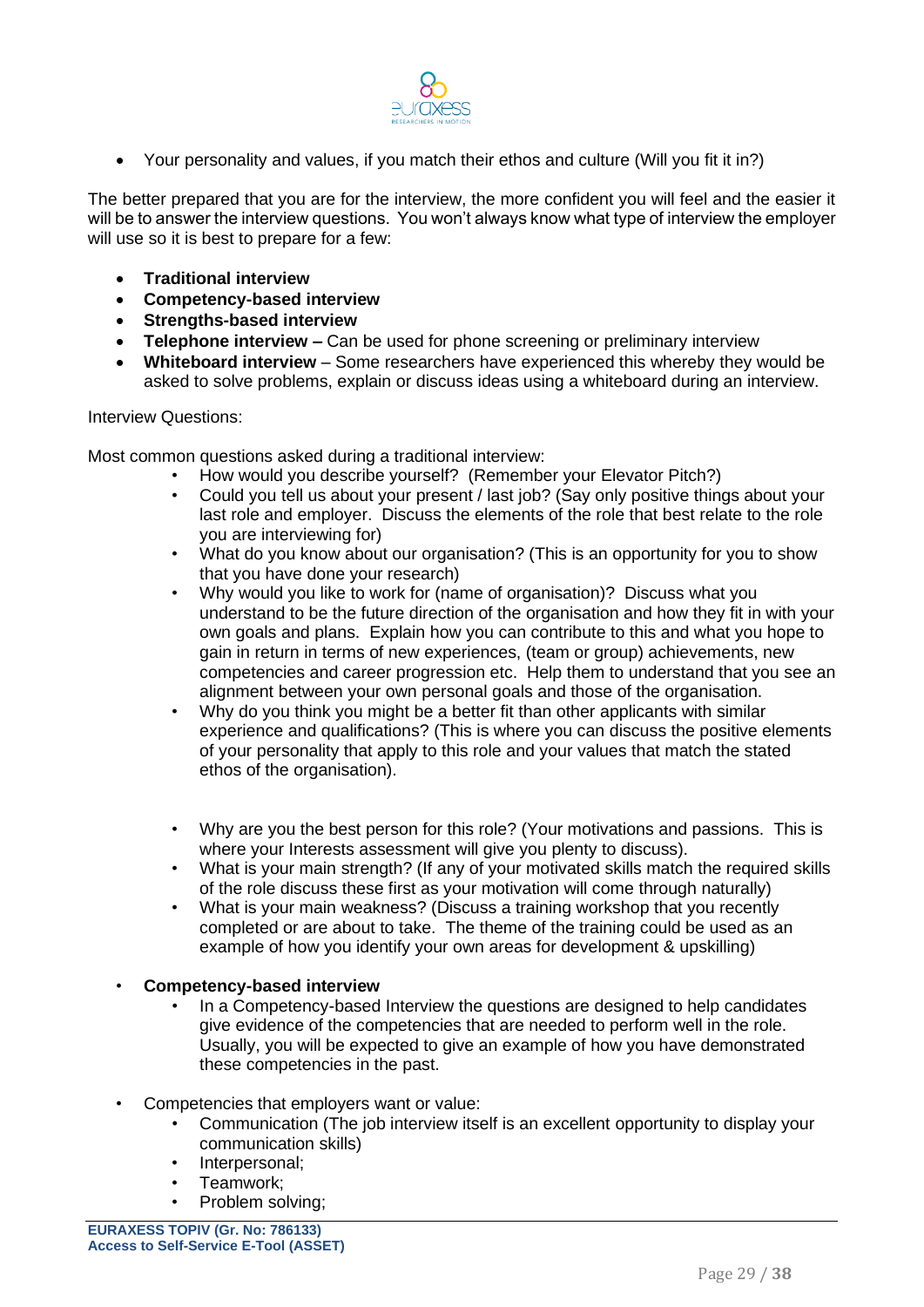

- Organisational;
- Multi-tasking:
- Flexibility;
- Adaptability;
- Positive attitude;
- Initiative; and
	- IT related literacy
- The most common and frequently asked competency-based interview questions:
	- Could you tell us about the time when you used your communication skills effectively? (You could talk about presentations, your ability to communicate research findings, including conferences, seminars, written publications and convey scientific information to a variety of audiences, public engagement or outreach activities, team leading etc. You will have many examples)
	- Could you tell us about the time when you used your interpersonal skills? (Client skills. One to one relationship with colleagues**,** supporting or helping colleagues or peers, positive team working experiences, dealing with sensitive issues, etc.)
	- Can you provide us with an example of when you had to multitask in the workplace? (Use your STAR technique, we all have examples of bad days at work when unforeseen issues arose and needed to be dealt with, time management and organisational skills, balancing research with other commitments, teaching, writing & education).
	- Could you tell us about the time when your problem solving skills really paid off? (As researchers you may have ready examples or you may use a story/dilemma from your non-professional activities or in-depth knowledge of specific topics)
	- Could you describe a situation in which you used initiative? (Are there examples where you suggested positive changes to existing processes or practices? Did you identify inefficiencies? What good ideas have you come up with in the past and how did you act on them? Ability to apply research to real life situations, new and complex concepts)
	- Describe a situation in which you motivated others? (Have you had team leadership experience in any capacity? If you cannot think of any specific examples perhaps you could talk about the times that you led and motivated by example. Being a supportive colleague and contributing to a healthy and productive working environment is also motivating to your colleagues.)

#### • **Strengths-based interview**

- Some graduate recruiters use "strengths-based interviews" in their recruitment process.
- In contrast to competency-based interviews, in which employers want to understand "what you *CAN* do", the aim of strengths-based interviews is for an employer to establish "what you really *ENJOY* doing".
- The focus is on making sure you do more of what you are good at rather than what you are capable of doing.
- Strengths-based interviews have a simple aim: To find your interests, motivations and strengths.
- Questions you might be asked at strengths-based interviews:
	- What are you good at? (All the answers are in your self-assessment)
	- What do you learn quickly? (This is usually the topic that you are most interested in)
	- What did you find easiest to learn at school or university?
	- What subjects do you most enjoy studying?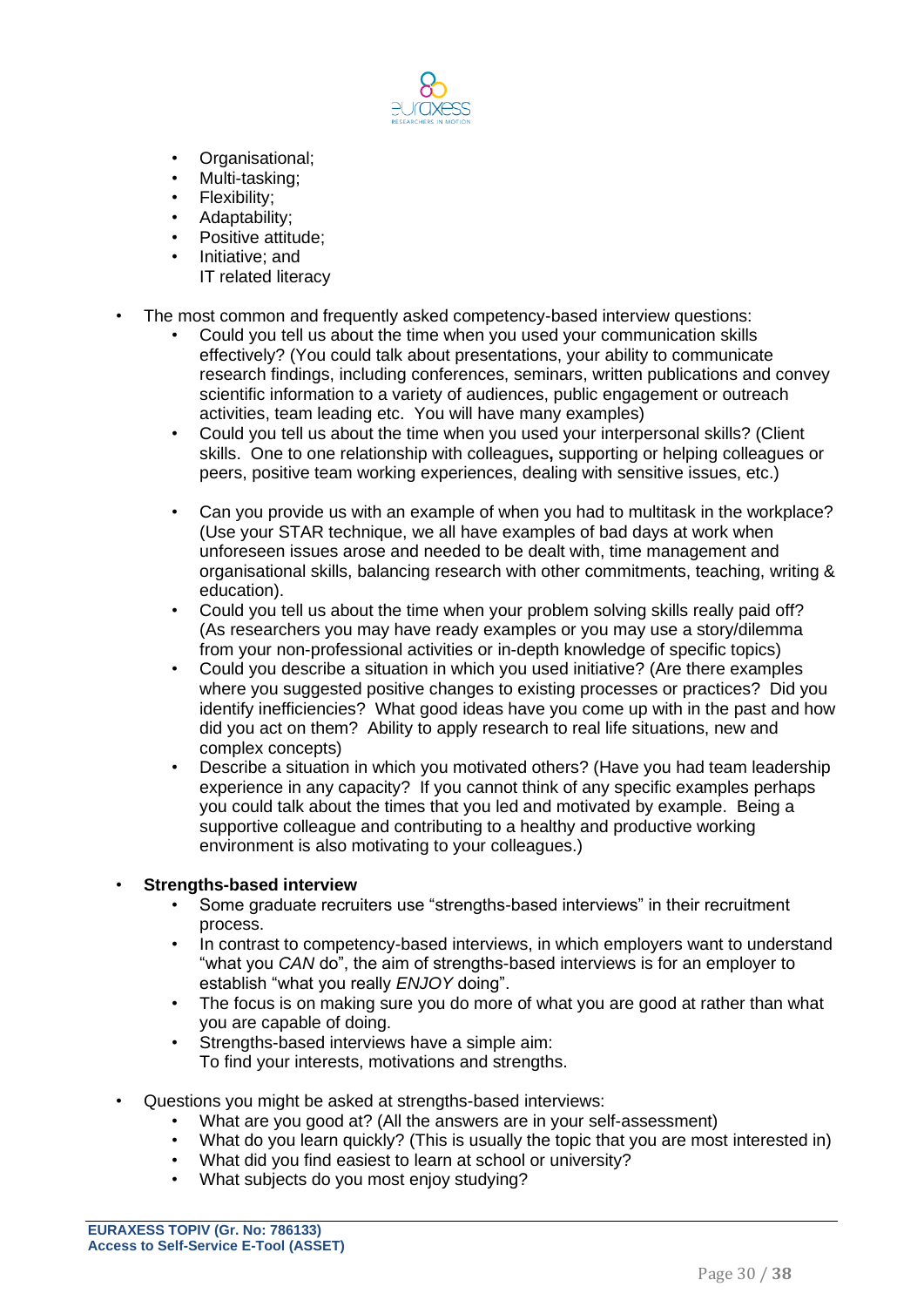

- What things give you energy? (Working environment, colleagues, expectations, goals)
- Other questions:
	- Describe a successful day you have had. (The STAR technique can be used again here)
	- When did you achieve something you were really proud of? (Speak about an achievement in which you invested a lot of time and energy. Then speak about what the achievement meant to you and how much satisfaction/enjoyment it gave you. Speaking about positive experiences will reflect in your body language, making you seem like a positive person.)
	- Do you prefer to start tasks or to finish them? (Give reasons for your answer but explain that you are being forced to choose and are quite happy to do both, unless you really do have a preference.)
	- Do you find you have enough hours in the day to complete all the things you want to do? (Do you work in an organised and efficient manner? How do you organise/plan your working day? Can you delegate to or help others?)
	- What things are always left on your "to do list" and not finished? (How do you prioritise your work and what criteria do you use?)
	- What do you enjoy doing the least? (Give reasons for your answer and be conscious that your body language is not too negative)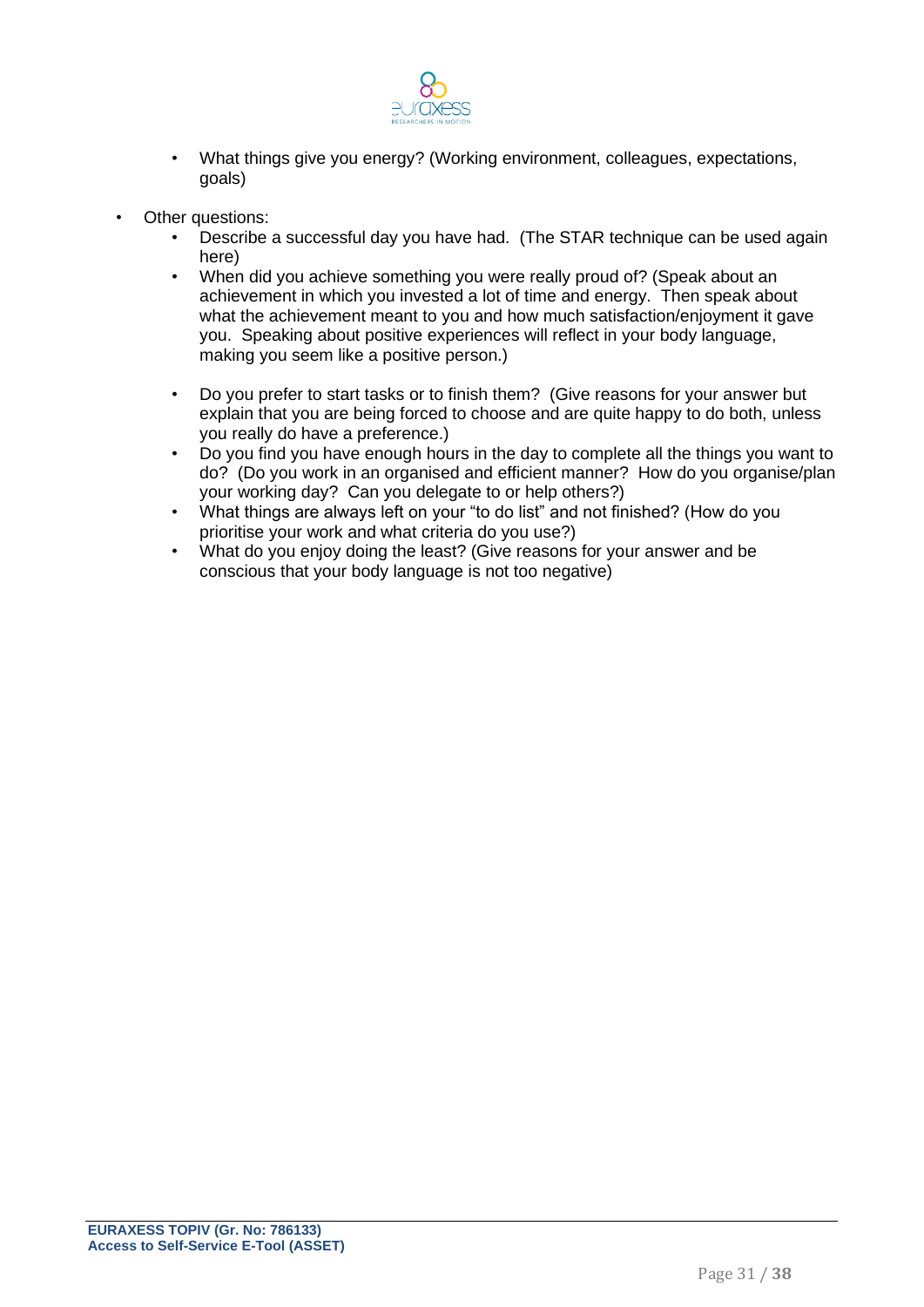

### **Practical & accessible online tools to support selfdirected career/professional development**

#### **Learning outcome**

To provide you enough information, support and tools to guide researchers through the selfdirected VIPS (Values, Interests, Personality, Skills) process and offer feedback, advice and information.

This approach should allow the researchers to engage in an informed career decision-making process that assists them to find satisfying and fulfilling work-related opportunities that will motivate them to reach their potential.

Researchers develop knowledge of their career options and choices.

Researchers identify relevant industries connected to their research knowledge. The training should end with a personal action plan (drawn up by the researcher) that is based on clear, sequential and complimentary goals.

#### **Desired Impact:**

Researchers can self-assess their skills and capabilities and articulate these strengths when necessary.

Use this information to plan a career pathway that takes into consideration each researcher's skills set and specific requirements.

#### **Objectives:**

One of the many challenges to getting researchers to "buy-in" and engage with CDC's is the realities of the researcher's everyday lives. Demands on their time include lab work, analysis, teaching, writing, publishing, networking, seeking contracts, social & family activities, funding/grant applications, communication of research results etc.

Peer-to-peer recommendations are the best and most effective advertising so we must deliver on the implicit promise of Career Development and Planning. The same is true for one-to-one activities and workshops, every contact with researchers is an opportunity to sell the benefits of CDC activities. When we promote tools and resources to compliment our CDC activities the tools must produce usable outputs and results that move the researcher on to the next step in the process. By keeping each step in the process as simple and responsive as possible we will increase the number of positive experiences that researchers have with their CDC's.

Under the Tools & Resources tab directly beneath this video you will find links to the tools discussed here for self-assessment, career exploration, development and planning.

Here are the **recommended sequential steps** to self-directed career development as supported by EURAXESS.

1. Where am I now? The researcher completes an appraisal of their current situation and prospects. 2. Self-assessment

> **Interests** Values Skills **Personality**

These four tools/questionnaires assist the researcher to prioritise their passions, values and beliefs, motivated skills and personality in a way that will provide strong indications/signposts regarding potential career paths.

3. Self-assessment interpretations. The researcher can make a short list of potential career options indicated by the self-assessment results. Coaching or guidance would also be helpful at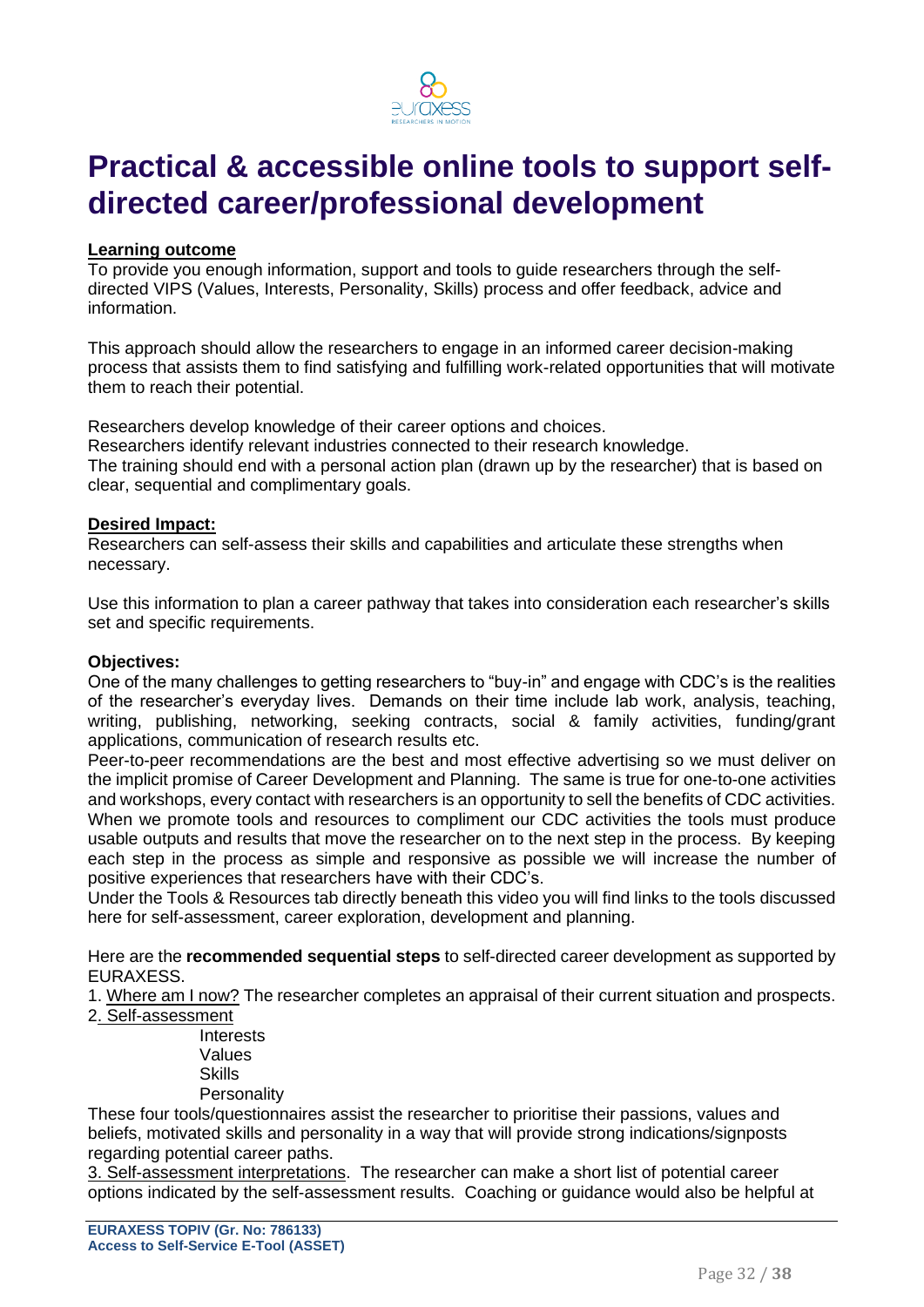

this stage, challenging the researcher to explain their self-assessment interpretations and articulate what their next steps should be.

4. Careers Exploration. Research is done on potential/suggested career paths. What

qualifications/training are required? Is the expected remuneration adequate? Will travel/relocation be required? Is this a sector/profession that is expanding/in demand or is demand expected to decline? How long will it take for all of the required steps?

5. Setting Goals, Development & Career Planning - Reality Testing. When a specific career path has been identified/agreed upon the researcher must develop an action plan to specify how they will achieve their agreed career goals. The plan must be as detailed as possible, listing required training, dates of when particular milestones must be met, sequential steps, contacts that must be made, and any other competencies that need to be acquired. Is each step and goal in the plan realistic?

6. Seeking Relevant Training & Experience. Working from their action plan, the researcher will find and enrol in identified training and applicable activities that will add relevant experiences.

7. CV & Interview Skills. The CDC should offer workshops and advice on CV & Interview skills with an emphasis on communication skills, particularly the articulation of competencies, achievements and goals.

8. Job Searching. Seeking relevant employment in the identified sector.

**How Many Tools and what are they?** There are many different tools and resources available to support CDC activities. The tools in the ASSET resource have been chosen for their quality, practicality and they are open and free to use (an email address may be needed for some). They are a combination of e-booklets and websites. Here's a brief description and purpose of each tool.

#### 1. Job.ac.uk - [Career Development Toolkit for Researchers E-book](https://www.jobs.ac.uk/media/pdf/careers/resources/career-development-toolkit-for-researchers.pdf)

https://www.jobs.ac.uk/media/pdf/careers/resources/career-development-toolkit-forresearchers.pdf link?

Designed for post-doctoral researchers who are considering their overall career progress to date or are considering laying out or changing their career plans. The booklet consists of three main sections:

a. **Stop & Take Stock.** Where am I now? Review your experience, contributions, skills and attributes.

b. **Assessing your academic career.** Your motivations and academic career progress checks. Research plans and strategy development. Involving others in your career development. Training and development actions.

c. **Considering alternative career options.** Identifying career change clues. Research career options.

#### **2. Job.ac.uk - 10 Career Paths for PhDs (ebooklet**).

https://www.jobs.ac.uk/media/pdf/careers/resources/10-career-paths-for-phds.pdf Designed for PhD's or early career researchers thinking of a career outside of academia and want to know the types of job opportunities open to researchers. Contains information on using researcher skills outside of academia, translating your skills outside of academia, relevant case studies, 10 alternative career paths, working in other sectors.

#### 3. **Job.ac.uk - The 5-Minute Career Action Plan (ebooklet).**

https://www.jobs.ac.uk/media/pdf/careers/resources/the-5-minute-career-action-plan.pdf An excellent and well designed resource to assist researchers to plan their development and career. Contains templates for self-assessment interpretation, goal setting and action planning.

4. **My IDP – Science Careers (website).** <http://myidp.sciencecareers.org/>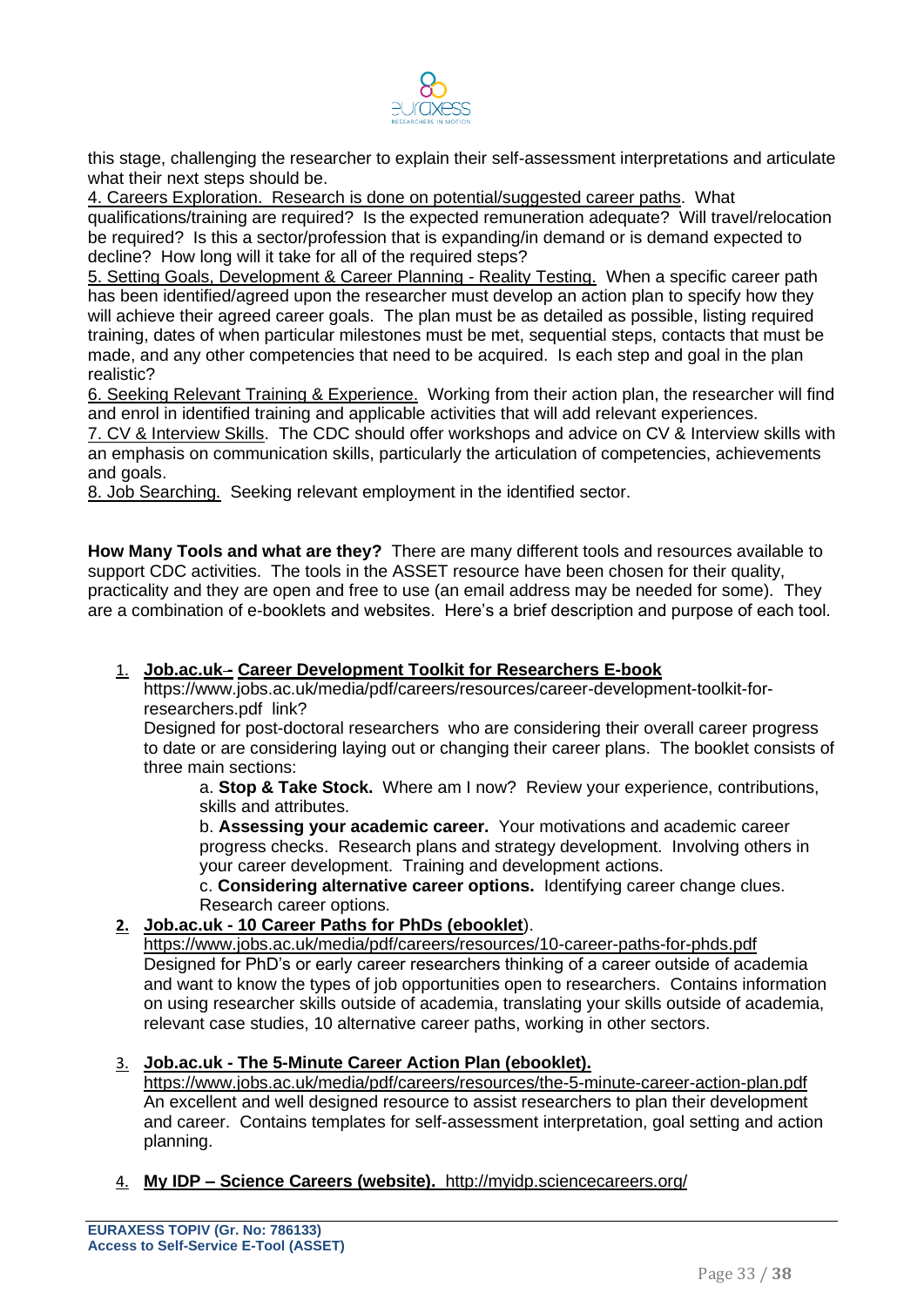

Designed to structure your Individual Development Plan (IDP) and assist to identify longterm career goals that fit with your unique skills, interests and values. Consists of skills, interests, and values assessments that provide outputs that are unique to each user. My IDP will also assist with goal setting and planning.

**5. PsychCentral (website).** <https://psychcentral.com/quizzes/personality/start.php> Personality test that will provide you with an output for the personality aspect of the VIPS process.

#### 6. **National Postdoctoral Association (website).**

<https://www.nationalpostdoc.org/page/CoreCompetencies> A simple resource that itemises researcher core competencies. Can be used to assist with the Skills Audit.

#### 7. **Euraxess - DISCOVER – Careers Beyond Academia (website).**

https://euraxess.ec.europa.eu/career-development/researchers/discover-careers-beyondacademia

Information on the possibilities and options for careers in sectors beyond academia. Contains sections on sector information, jobs & competencies, planning your career, and career stories.

#### **8. Euraxess - INTERACT- Academia Reaching Out To Business (website).**  [https://euraxess.ec.europa.eu/career-development/organisations/resources-and-](https://euraxess.ec.europa.eu/career-development/organisations/resources-and-tools/engagement-tool)

[tools/engagement-tool.](https://euraxess.ec.europa.eu/career-development/organisations/resources-and-tools/engagement-tool) Includes information on researcher engagement activities, economic sectors & occupations, potential labour markets for research skills, information for employers thinking of hiring researchers.

#### **Tools & Resources**

**The Sequential Steps and where these tools may be applied.** EURAXESS support staff will quickly become familiar with these tools over time. However, it is recommended that individuals become accustomed to one tool at a time, maximising its benefits before using the other tools.

- 1. 1. Where am I now? The Career Development Toolkit for Researchers (pages 1 10) provides templates and tips to encourage an objective analysis of a researcher's career to date. [Career Development Toolkit for Researchers E-book](https://www.jobs.ac.uk/media/pdf/careers/resources/career-development-toolkit-for-researchers.pdf)
- 2. Self-assessment The *My IDP – Science Careers* website is our main and most effective self-assessment tool. [myIDP Online Tool](http://myidp.sciencecareers.org/) 
	- Interests The *My IDP-Science Careers* Interests Assessment is intended to help researchers to define the tasks they enjoy doing and would like to include as integral elements of their career. The output is the researchers' various interests categorised and listed according to the researchers' personal preferences. <https://myidp.sciencecareers.org/Interests/QuickTips>
	- Values The *My IDP-Science Careers* Values Assessment is intended to help the researcher to answer the questions "What is most important to me?" and "What rewards or outcomes do I want from my work?" The output is the researchers' various interests categorised and listed according to the researchers' personal preferences.

<https://myidp.sciencecareers.org/Values/QuickTips>

Skills Audit – Researchers should make a list of all of their skills, including skills from non-research roles in the past. They may use the *National Postdoctoral Association* websites list of postdoctoral core competencies as a prompt for skills they may have forgotten about or perhaps as training suggestion. <https://www.nationalpostdoc.org/page/CoreCompetencies> Once the skills list is finished it should be divided into 4 categories: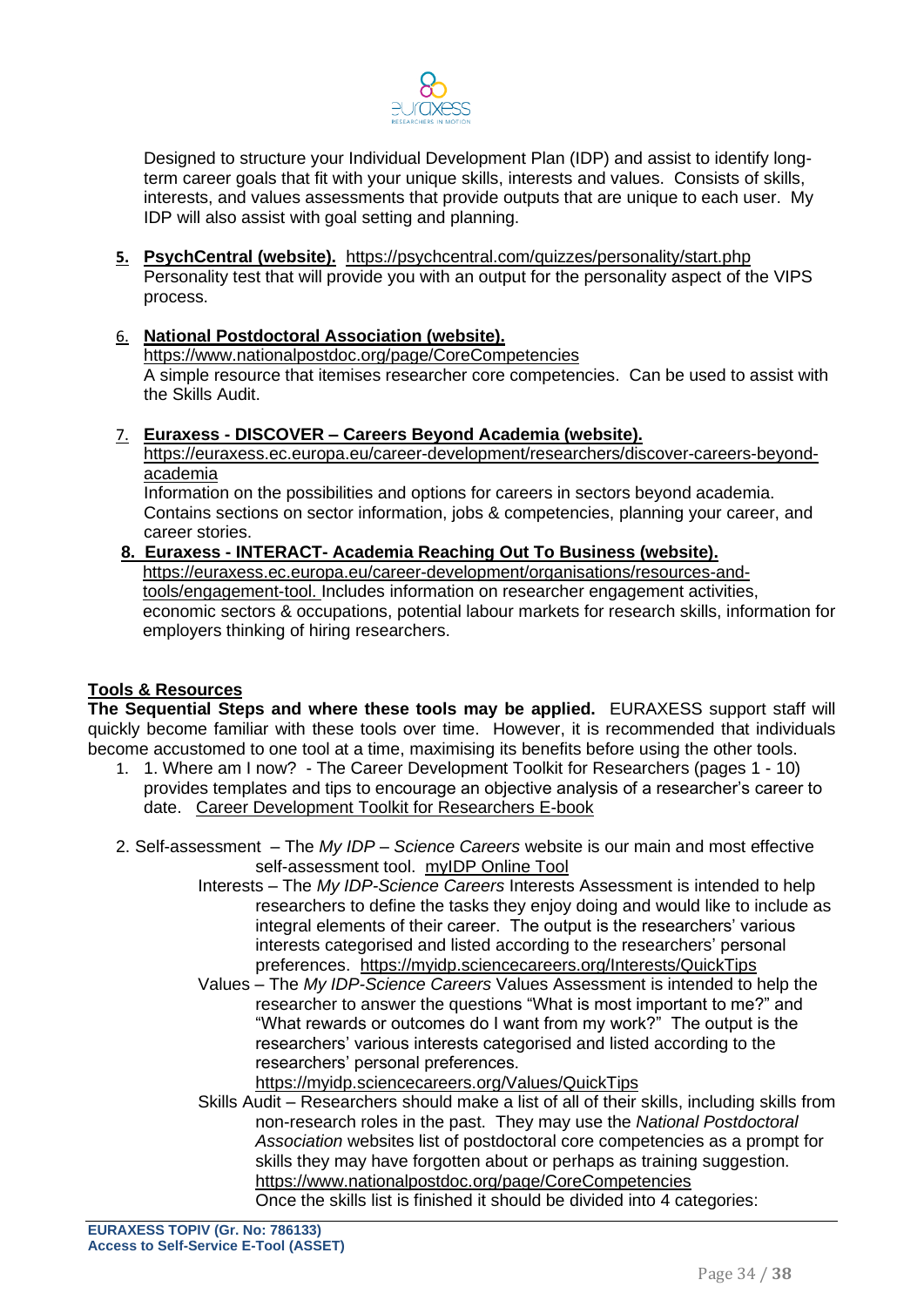

Motivated Skills (skills I enjoy using) Development Skills (skills I would like to develop and use more) Burnout Skills (skills I would prefer not to use) Skills not considered important at this time Lastly, of all the skills listed, note those that are transferable to other roles/sectors. Like the interests and values output from *My IDP*, the completed list of motivated skills is yet another indicator of possible career paths/choices. The *My IDP-Science Careers* Skills Assessment helps the researcher to identify the scientific skills and knowledge areas in which a researcher is proficient and those that could be improved. It is based on NPA's core competencies. The output categorises the researcher's skills according to proficiency. <https://myidp.sciencecareers.org/Skills/QuickTips>

- Personality The *PsychCentral* personality test provides a very basic personality description. The researcher should be encouraged to discuss what areas they feel are accurate and use them accordingly. There are many similar free personality tests available online. This is not a diagnostic personality instrument but merely another indicator to be used for possible career choices. <https://psychcentral.com/quizzes/personality/start.php>
- 3. Self-assessment interpretations At this stage the researcher will have collated the following development/career options indicators:

a). The templates from pages 1-10 of the Career Development Toolkit for Researchers (Career Decision Making, Job/Contract Review, Overall Career Review, Academic Career Progress, Career Progress Check & Development Strategy). [https://www.jobs.ac.uk/media/pdf/careers/resources/career](https://www.jobs.ac.uk/media/pdf/careers/resources/career-development-toolkit-for-researchers.pdf)[development-toolkit-for-researchers.pdf](https://www.jobs.ac.uk/media/pdf/careers/resources/career-development-toolkit-for-researchers.pdf)

b). My IDP Assessment outputs on Interests, Values and Skills.

c). The results of the researcher's own Skills Audit results, especially the Motivated Skills listed.

e). The Personality test.

This is a tremendous amount of information that should be of huge benefit to informing the researcher's decision making. There is usually a consistency in these numerous indicators that point the researcher in a general, if not more specific, direction.

4. Careers Exploration – The general indications from the self-assessment results will suggest possible career options to the researcher. These careers will need to be researched in terms of available opportunities, salary scales, necessary competencies, required timescale, lifestyle implications, etc.

The *Career Development Toolkit for Researchers* (pages 11 - 13) provides tips and templates for identifying career change clues, prompted by the self-assessment results. https://www.jobs.ac.uk/media/pdf/careers/resources/career-developmenttoolkit-for-researchers.pdf

*10 Career Paths for PhDs* explores PhD routes and pathways, generating career ideas and options. How to transfer research skills, moving out of academia and, as the name implies, there are 10 suggested career paths for academic researchers. *DISCOVER-Careers Beyond Academia* offers information and testimonials on where researchers are working, how they feel about their roles and what competencies are most valued.

*INTERACT-Academia Reaching out to Business* offers ideas to EURAXESS CDC's wishing to engage and co-operate with business/industry. Researchers are offered information on potential labour markets and there is also a section for employers, detailing the skills and competencies that researchers can offer.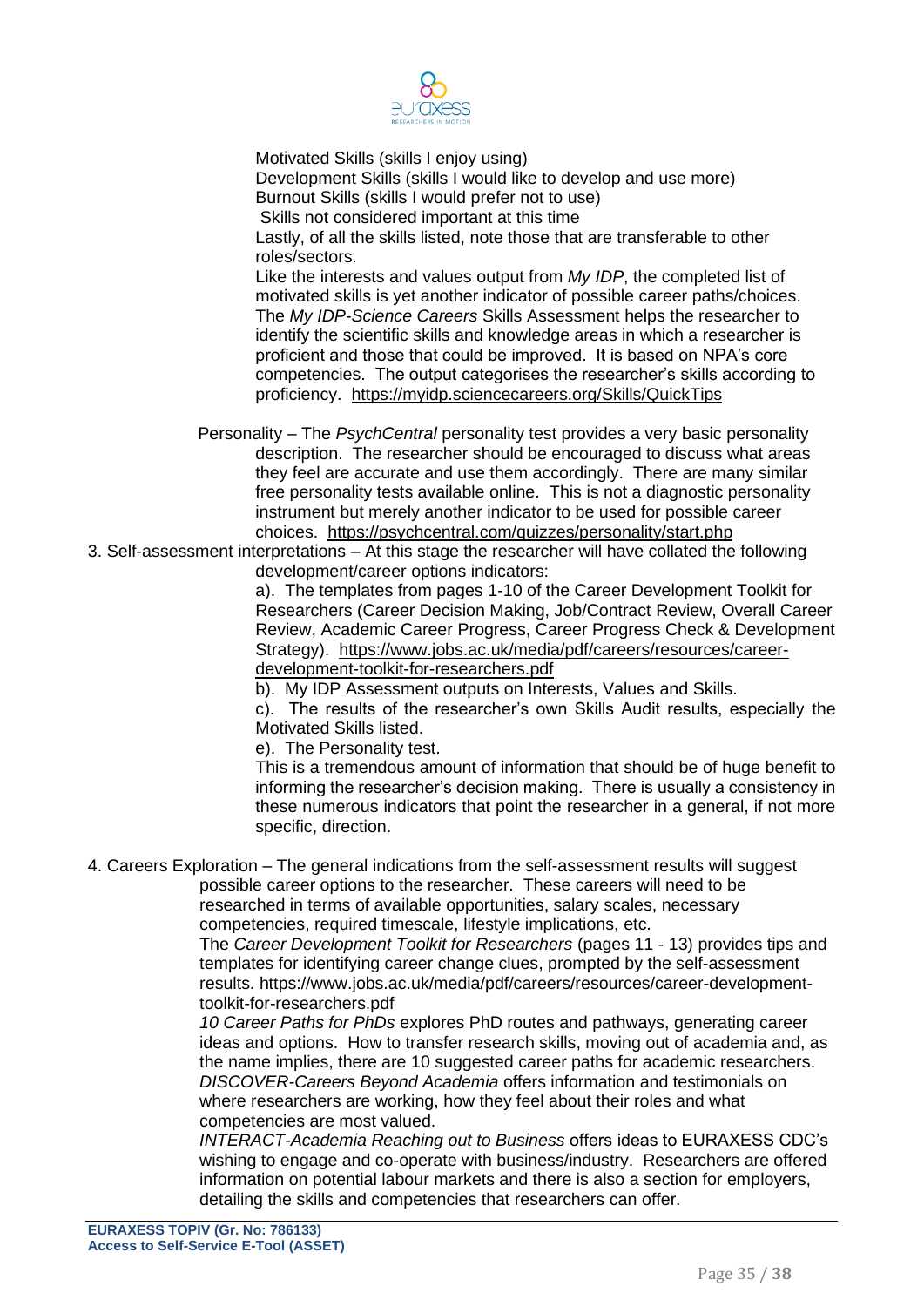

5. Setting Goals, Development & Career Planning - Reality Testing. Once the researcher decides upon a general career path they will need to draw up an action plan, itemising short and long term goals. The goals will detail (as much as possible) all

identified/required training and the desired sequential career steps.

*The 5-Minute Career Action Plan* is an excellent resource that focuses the mind of the researcher on the important questions that inform an action plan.

*My IDP-Science Careers* provides practical advice and templates for goal setting and planning.

At this point face to face coaching or guidance would be most beneficial. The researcher needs to be challenged on the results of their self-assessment and their action plan. This is done in a conversational way using open ended questions that require more than a" yes" or "no" answer. Questions should focus on why, how, and when regarding the action plan.

6. Seeking Relevant Training & Experience – Once the action plan is finalised the researcher is essentially self-directed. They may still contact the CDC seeking information on required training, possible industry secondments, and possible job opportunities.

7. CV & Interview Skills.

Workshops and advice on CV writing (ASSET) Interview skills (ASSET)

8. Job Searching.

#### **Euraxess - DISCOVER – Careers Beyond Academia (website).**

https://euraxess.ec.europa.eu/career-development/researchers/discover-careers-beyondacademia

**Euraxess - INTERACT- Academia Reaching Out To Business (website).** 

[https://euraxess.ec.europa.eu/career-development/organisations/resources-and](https://euraxess.ec.europa.eu/career-development/organisations/resources-and-tools/engagement-tool)[tools/engagement-tool](https://euraxess.ec.europa.eu/career-development/organisations/resources-and-tools/engagement-tool)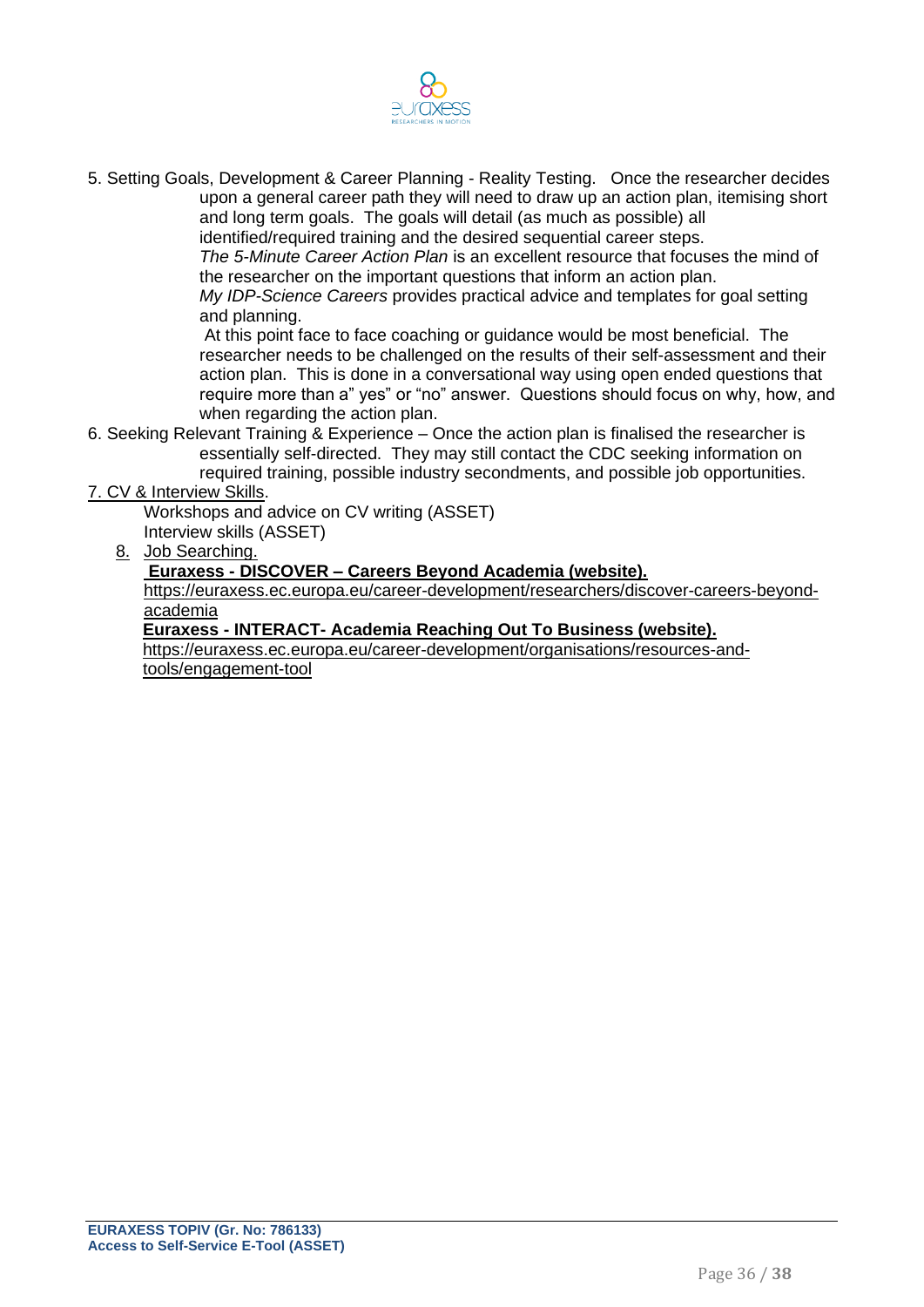

### **Terms of use, Acknowledgements and Contact details**

EURAXESS - Researchers in Motion is a unique pan-European initiative delivering information and support services to professional researchers. Backed by the European Union and its Member States, it supports researcher mobility and career development, while enhancing scientific collaboration between Europe and the world.

The ASSET tool was prepared within the framework of the EURAXESS TOPIV project (Gr.No: 786133) and funded by the EC under the Horizon 2020 programme.

EURAXESS TOP IV impacts of the project are linked to increasing the visibility of the EURAXESS Network and diversifying the services provided by the EURAXESS Service Centres at an increased quality to enhance the career development of researchers addressing the cross-national and international circulation of researchers in Europe for the benefit of Responsible Research and Innovation under HORIZON 2020. More information may be found at the EURAXESS website: <https://euraxess.ec.europa.eu/>

The British Council is an international organisation for cultural relations and educational opportunities. Its purpose is to build engagement and trust through the exchange of knowledge and ideas between people worldwide. It seeks to achieve its aims by working in education, science, governance, English and the arts. More information is available on the British Council website: [https://www.britishcouncil.org/\)](https://www.britishcouncil.org/)

The ASSET Tool was compiled/developed by Dean Hogan, Career Coach & Trainer, Dublin & Krassimira Tantcheva, Projects Manager, British Council, Sofia.

We would also like to thank our colleague Marjolaine Le Gallo (Executive Director, Brest International Mobility Centre, France) for her contribution.

The ASSET Tool contains the following resources:

*Career Development Toolkit for Researchers*. Ebooklet developed by **Clare Jones**, Senior Careers Advisor at Nottingham University.

*MyIDP, Science Careers Individual Development Plan.* Authors: **Cynthia Fuhrmann**, PhD**, Jennifer A Hobin**, PhD, Bill Lindstaedt, MS, **Philip Clifford**, Associate Dean for Research in the College of Applied Health Sciences at the University of Illinois at Chicago and Director of Mentoring and Professional Development for the UIC Center for Clinical and Translational Science.

*PsychCentral, 16-Type Jungian Personality Test*, Website.

*The National Postdoctoral Association's Core Competencies,* Website, The National Postdoctoral Association.

*10 Career Paths for PhDs*, Ebooklet, Edited and Co-Authored by Jayne Sharples, Freelance Coach and Consultant.

*Discover: Careers Beyond Academia*, website, EURAXESS Network.

*Interact: Academia Reaching out to Business*, website, EURAXESS Network.